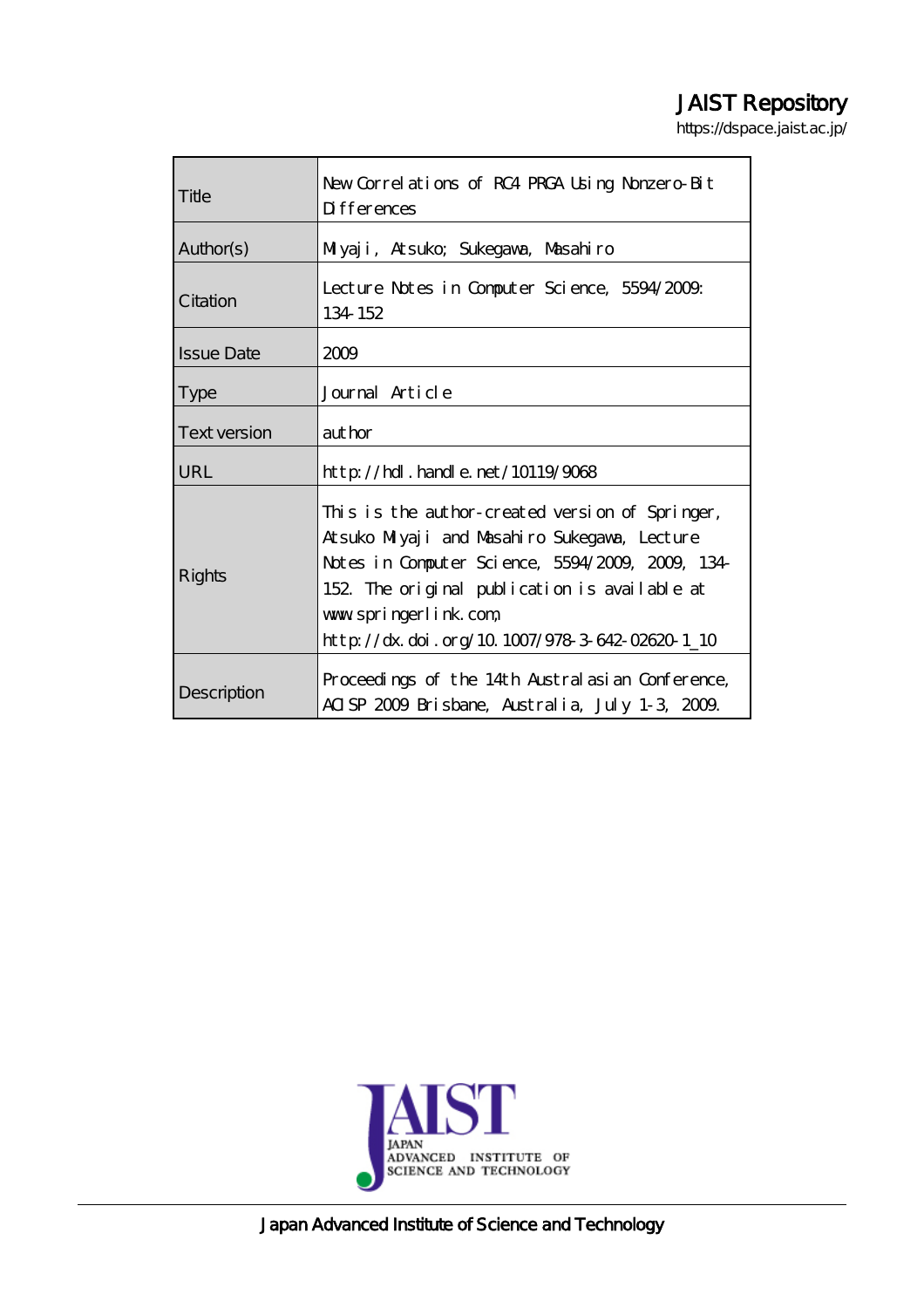## **New Correlations of RC4 PRGA Using Nonzero-Bit Differences**

Atsuko Miyaji \* and Masahiro Sukegawa

Japan Advanced Institute of Science and Technology miyaji@jaist.ac.jp

Abstract. RC4 is the stream cipher proposed by Rivest in 1987, which is widely used in a number of commercial products because of its simplicity and substantial security. RC4 exploits shuffle exchange paradigm. which uses a permutation  $S$ . Many attacks have been reported so far. No study, however, has focused on correlations in the Pseudo-Random Generation (PRGA) between two permutations  $S$  and  $S'$  with some differences, nevertheless such correlations are related to an inherent weakness of shuffle-exchange-type PRGA. In this paper, we investigate the correlations between  $S$  and  $S'$  with some differences in the initial round. We show that correlations between  $S$  and  $S'$  remain before "i" is in the position where the nonzero-bit difference exists in the initial round, and that the correlations remain with non negligible probability even after " $i$ " passed by the position. This means that the same correlations between S and S' will be observed after the 255-th round. This reveals an inherent weakness of shuffle-exchange-type PRGA.

#### 1 Introduction

RC4 is the stream cipher proposed by Rivest in 1987, which is widely used in a number of commercial products because of its simplicity and substantial security. Though many cryptanalysis of RC4 have been proposed so far  $[1, 4, 13, 7, 2, 12, 12]$ 8.11.9.3.5], it has remained secure under proper use. As a result, RC4 is widely used in many applications such as Secure Sockets Laver (SSL). Wired Equivalent Privacy (WEP), etc.

RC4 exploits shuffle-exchange paradigm, which uses a permutation  $S =$  $(S[0], \dots, S[N-1])$  given in the initial, and outputs 8-bit data in each round by updating the permutation S, where typically each  $S[i]$   $(i \in [0, N-1])$  is 8 bits and  $N = 256$ . In more detail, RC4 consists of two algorithms, the Key Scheduling Algorithm (KSA) and the Pseudo Random Generation Algorithm (PRGA). KSA is given a secret key with  $\ell$  bytes (typically,  $5 \leq \ell \leq 16$ ) and generates the initial permutation  $S_0$ , which is an input of PRGA. PRGA is given the initial permutation  $S_0$ , uses two indices i and j, (where i is a public counter but j is one element of secret state information), updates S and j, and outputs

<sup>\*</sup> This study is partly supported by Grant-in-Aid for Scientific Research (B), 203000032.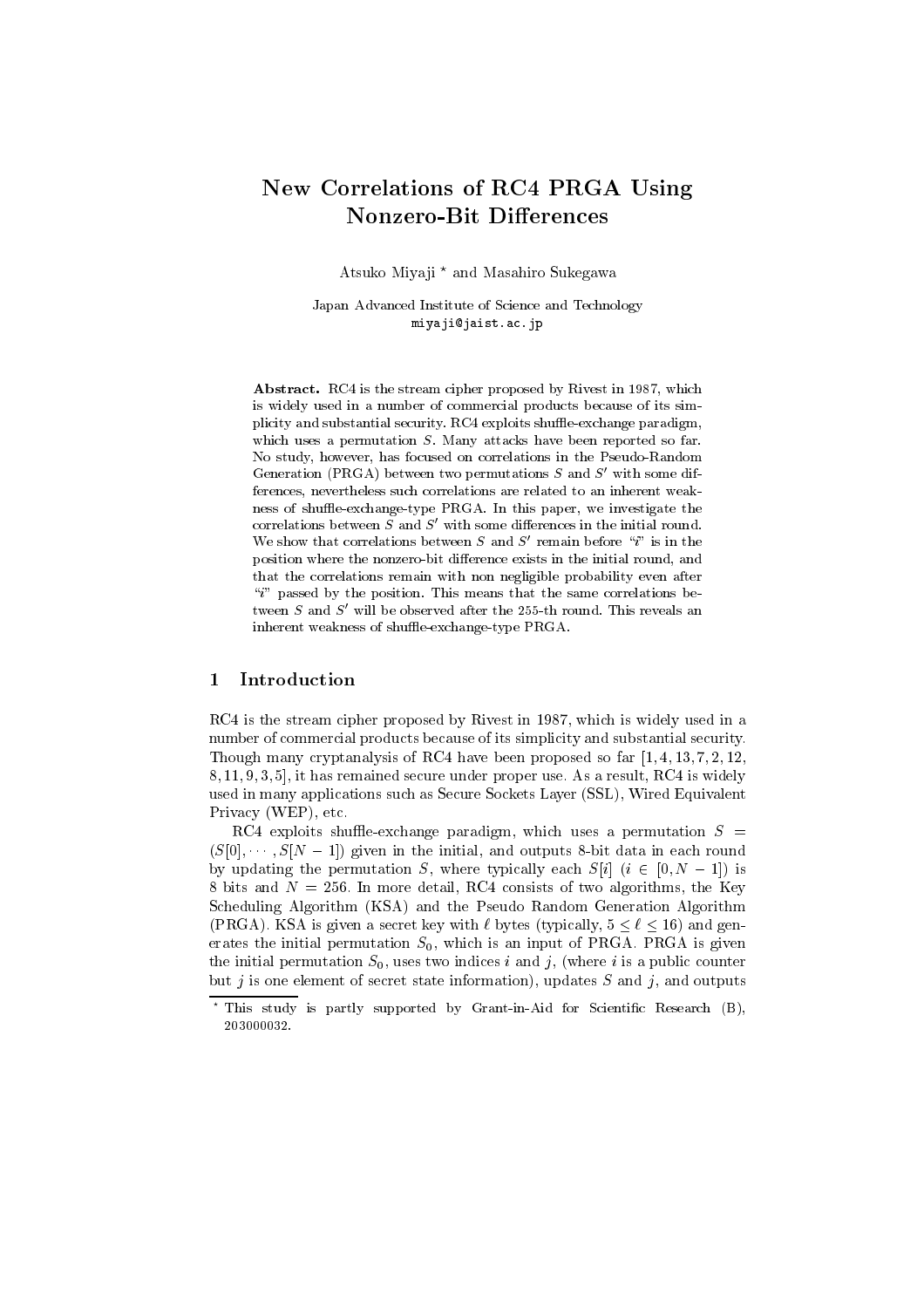$Z = S[S[i] + S[j]]$  as a key stream at the end of each round. There are mainly two approaches to the cryptanalysis of RC4, analysis of the weaknesses of the KSA, and analysis of the weaknesses of the PRGA. Many works, however, focus on the bias between a secret key and the initial permutation, which is an input of PRGA. Some analysis of the weaknesses of the PRGA also focus on the correlation between the first keystream output of PRGA and the secret key. We have not seen any research on correlations in PRGA between two permutations with some differences. However, such correlations should be investigated, since it is reported that sets of two keys which output either the same initial permutations or initial permutations with differences of just a few bits can be intentionally induced [6]. Furthermore, correlations between outputs of two consecutive rounds is an inherent weakness of shuffle-exchange-type PRGA.

In this paper, we focus on a shuffle-exchange structure of PRGA, where 1 swap is executed in each round. We investigate how the structure mixes the permutation  $S$ , by observing correlations between two permutations,  $S$  and  $S'$ , with some differences in the initial round. The set of indices where differences exist in the initial round is represented by  $Diff_0$ . The correlations are measured over (a) the difference value of two permutations  $\Delta S = S \oplus S'$ , (b) the difference value of two outputs of PRGA,  $\Delta Z = Z \oplus Z'$ , and (c) the difference value of two indices  $\Delta j = j \oplus j'$ . We start with  $\text{Diff}_0 = {\text{df}_0[1], \text{df}_0[2]}$ . Our results, however, are easily applicable to other cases where there exist differences  $\text{Diff}_0$ with  $\#Diff_0 > 2$  in the initial round.

We show theoretically that correlations between two permutations  $S$  and  $S'$ , such as  $\Delta Z = 0$ ,  $\Delta j = 0$ , and the hamming weight of  $\Delta S$ , remain when  $i <$  $df<sub>0</sub>[1]$ . Furthermore, we show that such correlations between two permutations S and S' remain with non negligible probability when  $i \geq df_0[1]$ , thus, the same correlations between permutations will be observed when  $i < df<sub>0</sub>[2]$ . For example, the probability that such correlations remain when  $i > df<sub>0</sub>[1]$  is greater than 30% in the cases of  $df_0[1] > 93$ . We give the theoretical formulae of the probability of both outputs being equal when  $i = df<sub>0</sub>[1]$ . All theoretical results have been confirmed experimentally.

This paper is organized as follows. Section 2 summarizes the known facts on RC4 together with notation. Section 3 investigates correlations in each round between two permutations  $S$  and  $S'$  with some differences in the initial round. Section 4 investigates correlations in each round between outputs of two permutations  $S$  and  $S'$ . Section 5 shows the experimental results which confirm all theories in Sections 3 and 4. Section 6 investigates how to predict inner states.

#### $\boldsymbol{2}$ Preliminary

This section presents the KSA and the PRGA of RC4, after explaining the notations used in this paper.

- $S, S'$ : permutations
- $S_0, S'_0$ : the initial permutations of PRGA
- $Diff_0$ : the set of indices where differences between S and S' exist in the initial round r: number of rounds ( $r = 0$  means the initial round)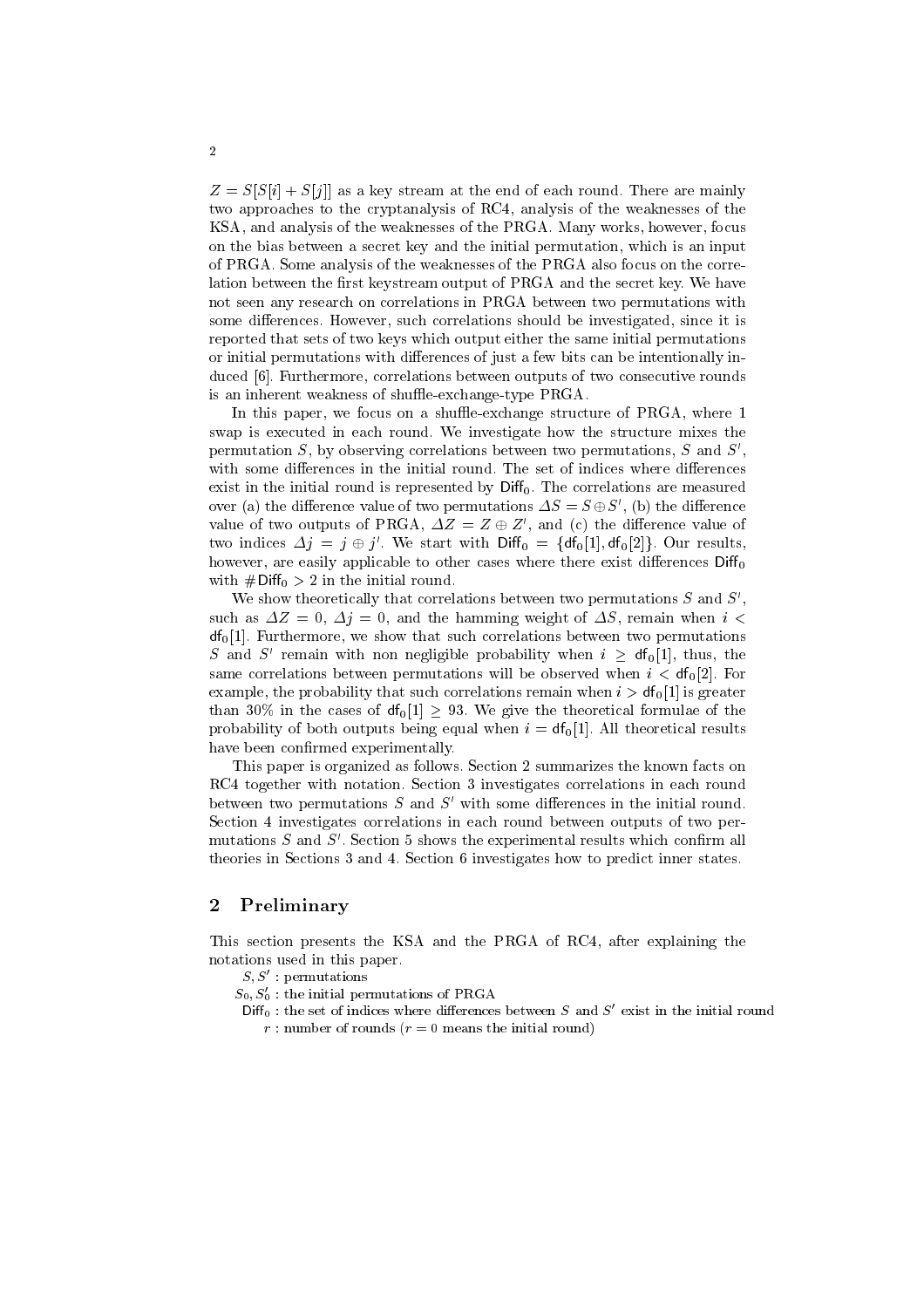- $df_0[1], df_0[2], \dots$ : the positions where differences exist in the initial round  $i_r, j_r (j'_r): i$  and  $j (j')$  of  $S (S')$  after r rounds
	- $S_r(S'_r)$ : the permutation  $S(S')$  after r rounds
	- $S_r[i]$   $(S'_r[i])$ : the value of  $S_r$   $(S'_r)$  in the position *i* after *r* rounds
		- $\varDelta S_r:S_r\oplus S_r'$
		- $\varDelta S_r[i] : S_r[i] \oplus S'_r[i]$
		- $|\Delta S_r|$ : the number of indices with  $\Delta S_r[i] \neq 0$
		- $Z_r(Z'_r)$ : the output under  $S(S')$  at the r-th round
			- $\varDelta Z_r\,:\,Z_r\oplus Z_r'$
			- $\varDelta j_{r} \quad j_{r} \oplus j_{r}'$

 $\Delta$ State[0],  $\Delta$ State[1], ... : the state differences between S and S' (j and j') in a round r. (The state differences of  $i$  are omitted since the same  $i$  is used each other.)

RC4 has a secret internal state which is a permutation of all the  $N = 2^n$ possible *n*-bit words and index  $j$ . RC4 generates a pseudo-random stream of bits (a keystream) which, for encryption, is combined with the plaintext using XOR; decryption is performed in the same way. To generate the keystream, the cipher makes use of a secret internal state which consists of two parts (shown in Figure 1): A key scheduling algorithm, KSA, which turns a random key (whose typical size is 40-256 bits) into an initial permutation  $S_0$  of  $\{0, \ldots, N-1\}$ , and an output generation algorithm, PRGA, which uses the initial permutation to generate a pseudo-random output sequence.

The algorithm KSA consists of  $N$  loops. It initializes  $S$  to be the identity permutation, and both  $i$  and  $j$  to 0, and then repeats three simple operations: increment i, which acts as a counter, set j by using  $S$  and a secret key K with  $\ell$  bytes where each word contains n bits, and swap two values of S in positions i and j. Finally, it outputs a random permutation  $S = S_0$ .

The algorithm PRGA is similar to KSA. It repeats four simple operations: increment i, which act as a counter, set j by using S and the previous j, swap two values of S in positions i and j, and output the value of S in position  $S[i] + S[i]$ . Each value of  $S$  is swapped at least once (possibly with itself) within any  $N$ consecutive rounds. All additions used in both KSA and PRGA are in general additions modulo  $N$  unless specified otherwise.

| KSA(K)                            | PRGA(K)                     |
|-----------------------------------|-----------------------------|
| Initialization                    | Initialization:             |
| For $i=0N-1$                      | $i=0$                       |
| $S[i] = i$                        | $i=0$                       |
| $i=0$                             | Generation loop:            |
| Scrambling:                       | $i=i+1$                     |
| For $i=0N-1$                      | $j = j + S[i]$              |
| $j = j + S[i] + K[i \pmod{\ell}]$ | $\text{Swap}(S[i], S[j])$   |
| Swap(S[i], S[i])                  | Output $z = S[S[i] + S[j]]$ |

Fig. 1. The Key Scheduling Algorithm and the Pseudo-Random Generation Algorithm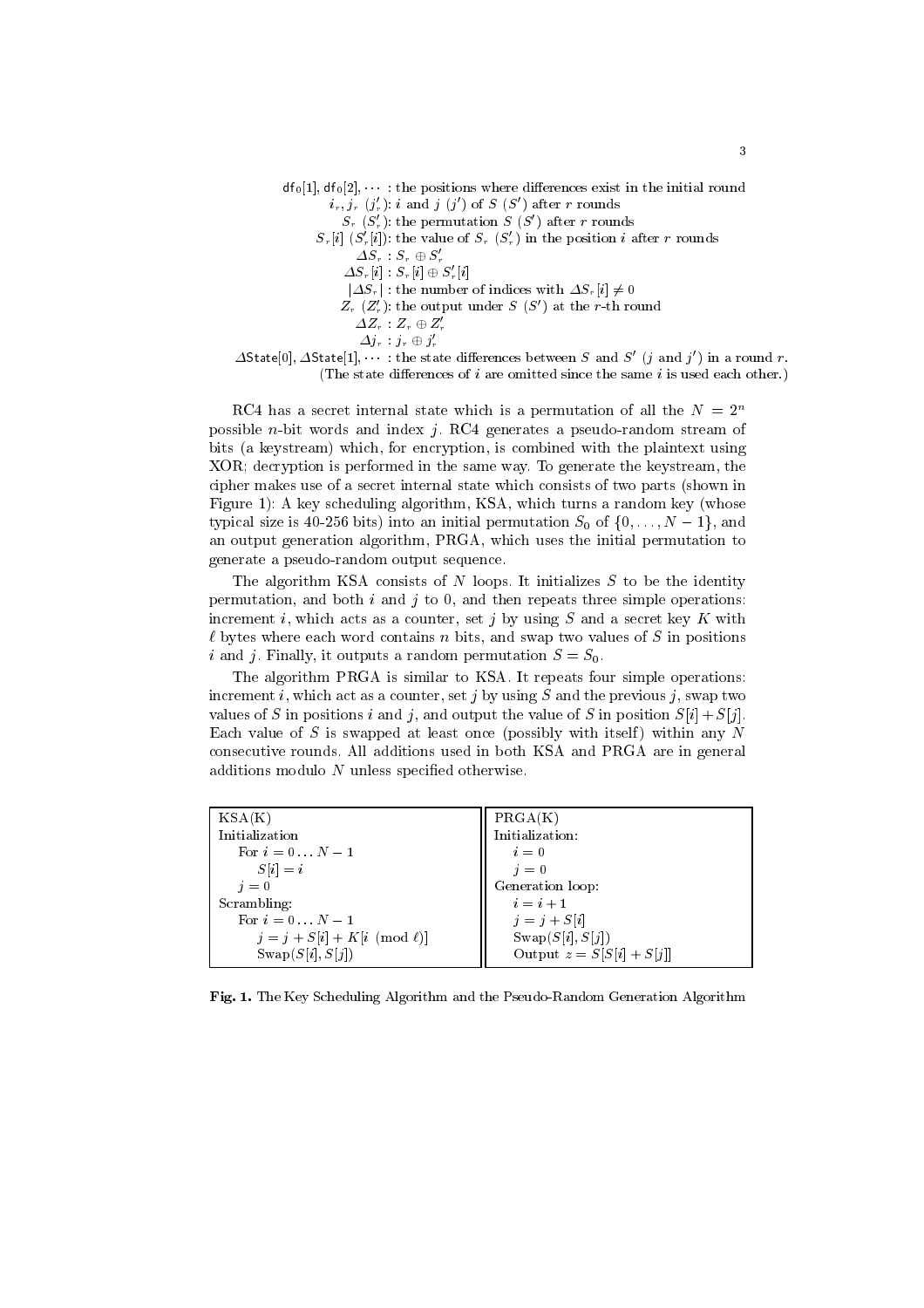#### **State Analysis of Permutations with Some Differences** 3

This section analyzes correlations between two permutations,  $S$  and  $S'$ , with some differences in the initial round. The set of indices where differences exist in the initial round is represented by  $\text{Diff}_0 = {\text{df}_0[1], \text{df}_0[2], \dots}$ . The indices with nonzero bit differences are arranged in order of positions that  $i$  will reach after the next round. Therefore, if nonzero bit differences exist in positions 0 and  $N-1$  in the initial round, then  $\text{Diff}_0 = \{df_0[1], df_0[2]\} = \{N-1, 0\}$  since i will be incremented to 1 in the first round.

#### $3.1$ Overview of Analysis

Assume that two permutations S and S' with  $\text{Diff}_0 = \{df_0[1], df_0[2]\}$  in the initial round are given, where  $(S_0[df_0[1]], S_0[df_0[2]]) = (a, b)$  and  $(S'_0[df_0[1]], S'_0[df_0[2]]) =$  $(b, a)$  (See Figure 2). Then, the initial state of differences between  $S_0$  and  $S'_0$  is:

$$
\Delta \text{State}[0] : (\Delta S[x] \neq 0 \Longleftrightarrow x \in \text{Diff}_0) \land (\Delta j = 0).
$$

Then, we analyze the conditions in each round in which the initial state changes from the current state to another, or remains the same.



The transitions of state are different according to the position of  $i$ , that is,  $i < df_0[1]$ ;  $i = df_0[1]$  and the nonzero bit difference still exists in the position  $df_0[1]; i = df_0[1]$  but the nonzero bit difference does not exist in the position  $df_0[1]$ , which are formalized as follows.

$$
\begin{aligned}\n\text{Event}[1] : i_r < df_0[1] < [Figure 3], \\
\text{Event}[2] : [i_r = df_0[1]] \land [\Delta S_{r-1}[df_0[1]] \neq 0] \text{ (Figure 4)}, \\
\text{Event}[3] : [i_r = df_0[1]] \land [\Delta S_{r-1}[df_0[1]] = 0] \text{ (Figure 5)}.\n\end{aligned}
$$

Figures 3, 4, and 5 show each event, where  $(x, x') = (b, a)$  or  $x = x'$ . We will see the reason for this in the following subsections. The following subsections describe each transition and the probability of its occurrence in each event. We will see that the state of differences between two permutations  $S$  and  $S'$  has the Markov property, that is, given the state in a certain round (the present state), the state in a future round (future states) is independent of past rounds.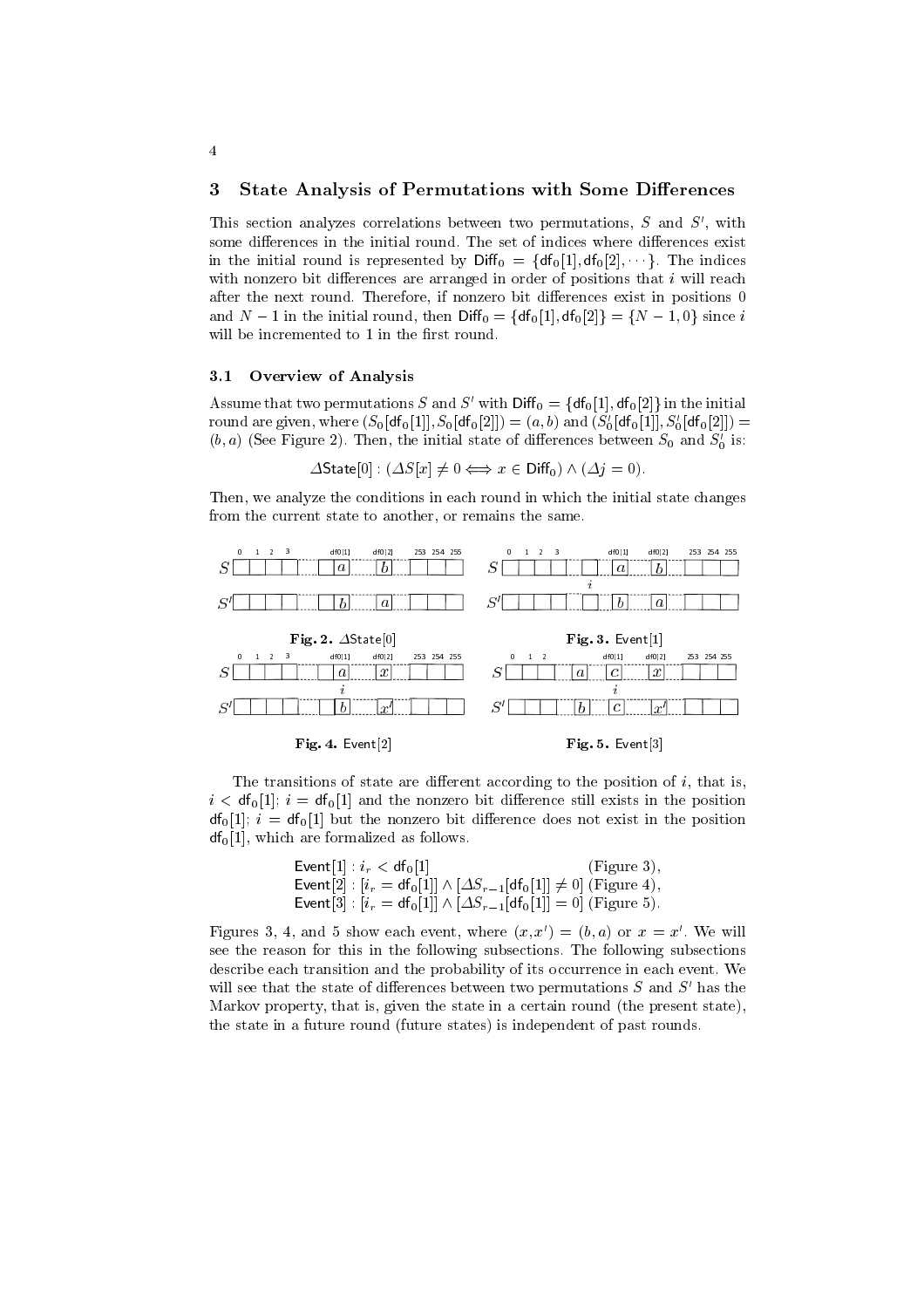#### $3.2$ Transitions of  $\Delta$ State[0] before the nonzero bit difference

This subsection shows Theorem 1, which describes the transitions from the initial state in Event<sup>[1]</sup> and their associated probabilities. The state diagram is given in Figure 6



Fig. 6. State Diagram of PRGA in Event[1]

**Theorem 1.** Assume that two initial permutations  $S$  and  $S'$  are in the state of differences  $\Delta$ State[0] in the  $(r-1)$ -th round, and that Event[1] occurs in the r-th round.

(1) The state changes to the state  $\Delta$ State[0] (resp.  $\Delta$ State[1], resp.  $\Delta$ State[2]) if  $j_r \notin \text{Diff}_0$  (resp.  $j_r = \text{df}_0[2]$ , resp.  $j_r = \text{df}_0[1]$ ), where

 $\begin{array}{l} \varDelta\textsf{State}[0]: [\varDelta S_r[x]\neq 0 \Longleftrightarrow x\in\textsf{Diff}_0]\wedge[\varDelta j_r=0] \\ \varDelta\textsf{State}[1]: [\varDelta S_r[x]\neq 0 \Longleftrightarrow x\in\textsf{Diff}_1]\wedge[\varDelta j_r=0] \\ \varDelta\textsf{State}[2]: [\varDelta S_r[x]\neq 0 \Longleftrightarrow x\in\textsf{Diff}_2]\wedge[\varDelta j_r=0] \end{array}$ 

and where  $Diff_1 = {df_1[1], df_1[2]} = {df_0[1], i_r}$  and  $Diff_2 = {df_2[1], df_2[2]} =$  $\{df_0[2], i_r\}.$ 

 $(2)$  Each transition occurs with the following probabilities if j is distributed ran $domly:$ 

$$
\textrm{Prob}\left[\Delta\textrm{State}[0]\right]=\frac{N-2}{N},\,\,\textrm{Prob}\left[\Delta\textrm{State}[1]\right]=\frac{1}{N},\,\,and\,\,\textrm{Prob}\left[\Delta\textrm{State}[2]\right]=\frac{1}{N},
$$

where each probability is taken over choices of S and S' in state  $\Delta$ State[0] in the initial round.

**proof:** (1) It is clear that  $j_r = j'_r$  holds in any case, since  $j_r = j_{r-1} + S_{r-1}[i_r]$ ,  $\Delta j_{r-1} = 0$ , and  $i_r \notin \text{Diff}_0$ . In the case of  $j_r \notin \text{Diff}_0$ ,  $\Delta S_{r-1}[i_r] = \Delta S_{r-1}[j_r] = 0$ holds and, thus, positions of non-zero-bit differences remain the same as those in  $(r-1)$ -round. Therefore,  $\Delta$ State[0] occurs. In the case of  $j_r = df_0[2]$ ,

$$
(S_r[i_r], S_r[j_r]) = (S_{r-1}[j_r], S_{r-1}[i_r]) = (b, S_{r-1}[i_r]);
$$
  
\n
$$
(S'_r[i_r], S'_r[j'_r]) = (S'_{r-1}[j'_r], S'_{r-1}[i_r]) = (a, S'_{r-1}[i_r]);
$$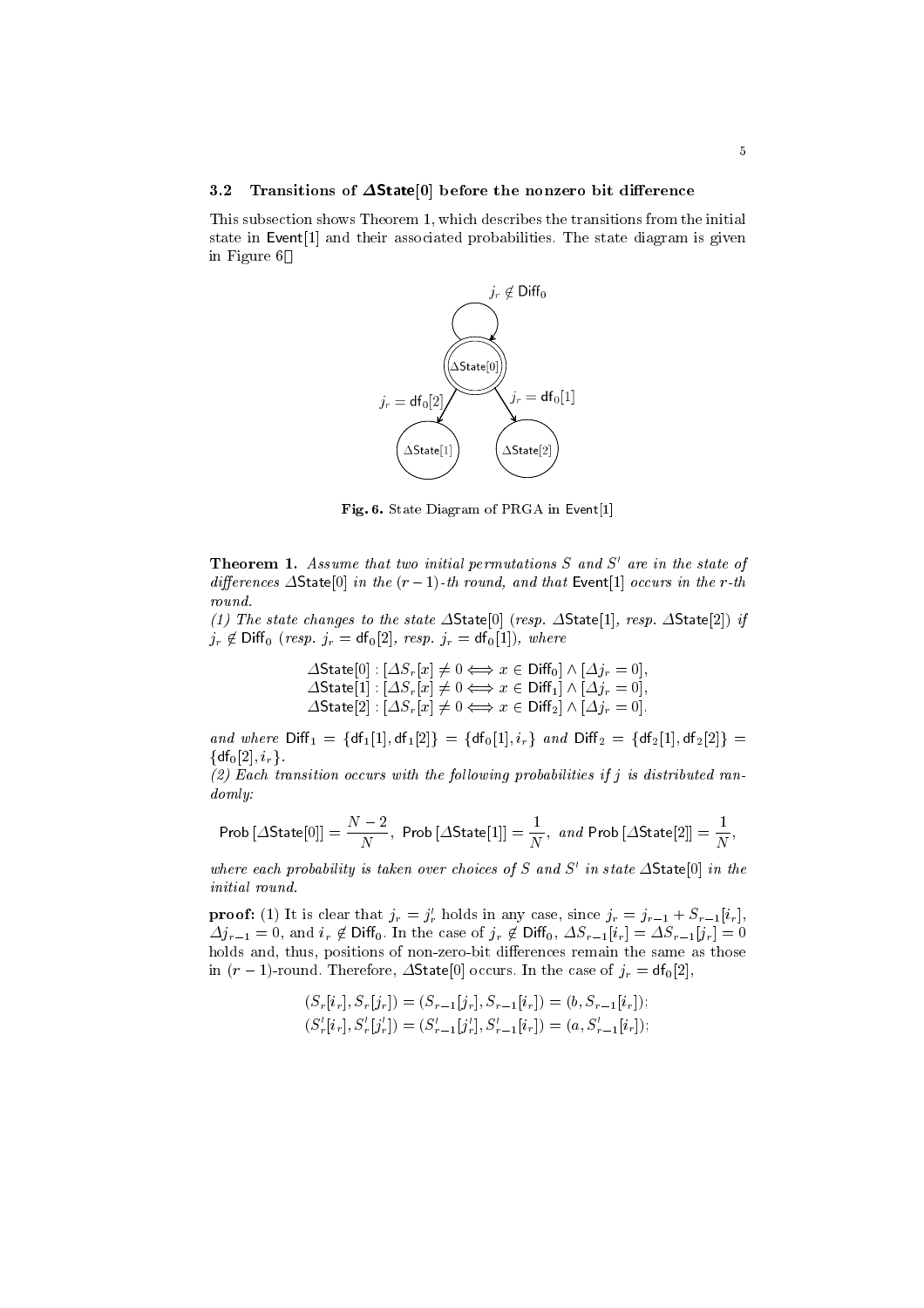and, thus, the non-zero-bit difference in the position  $df_0[2]$  moves to the current  $i_r$ . Therefore,  $\Delta$ State[1] occurs. In the case of  $j_r = df_0[1]$ ,

$$
(S_r[i_r], S_r[j_r]) = (S_{r-1}[j_r], S_{r-1}[i_r]) = (a, S_{r-1}[i_r]);
$$
  

$$
(S'_r[i_r], S'_r[j'_r]) = (S'_{r-1}[j'_r], S'_{r-1}[i_r]) = (b, S'_{r-1}[i_r]);
$$

and, thus, the non-zero-bit difference in the position  $df_0[1]$  moves to the current  $i_r$ . Therefore,  $\Delta$ State[2] occurs.

(2) The probability that each state will occur follows from the above discussion.  $\Box$ 

Theorem 1 implies that

- $-|\Delta S_r| = 2$  and  $\Delta j_r = 0$  hold as long as  $i_r$  is not equal to the position that a nonzero bit difference exits in the initial round.
- If  $j_r = df_0[1]$  at least once in the r-th round during  $i_r < df_0[1]$ , then the nonzero bit difference in the position  $df_0[1]$  moves to the current  $i_r$ . As a result, the nonzero-bit difference that was originally in the position  $df_0[1]$ affects neither  $|\Delta S|$  nor  $\Delta j$  until the  $(r + N - 1)$ -th round. This is the case in which Event[3] occurs.

The following corollary describes the detailed cases in which  $i$  is not equal to any position that a nonzero bit difference exits before the  $N$ -th round.

**Corollary 1** Assume that two initial permutations  $S$  and  $S'$  in the state of differences  $\Delta$ State<sup>[0]</sup> are given. Then, if either of the following events occurs, then *i* is not equal to any position that a nonzero bit difference exits; and both  $|\Delta S_r| = 2$  and  $\Delta j_r = 0$  hold until the N-th round.

 $\begin{array}{l} \textnormal{Event}[4]: \left[j_{r_1} = \textnormal{df}_0[1](1 \leq \exists i_{r_1} < \textnormal{df}_0[1])\right] \quad \wedge \left[j_{r_2} = \textnormal{df}_0[2](i_{r_1} < \exists i_{r_2} < \textnormal{df}_0[2])\right] \\ \textnormal{Event}[5]: \left[j_{r_3} = \textnormal{df}_0[2](1 \leq \exists i_{r_3} < \textnormal{df}_0[1]-1)\right] \wedge \left[j_{r_4} = \textnormal{df}_0[1](i_{r_3} < \exists i_{r_4} < \textnormal{df}_0[1])\right]. \$ 

*Note that*  $i_{r_3}$  *is less than*  $df_0[1] - 1$  *since*  $i_{r_3} < i_{r_4} < df_0[1]$ .

**proof:** Assume that Event[4] has occurred in  $(j_{r_1}, j_{r_2})$ , that is, first  $j_{r_1} = df_0[1]$ for  $1 \leq i_{r_1} <$  df<sub>0</sub>[1] has occurred. This means that  $\Delta$ State<sup>[2]</sup> has occurred in the index of  $i_{r_1}$  and, thus,  $\Delta S_{r_1}[x] \neq 0 \iff x \in \text{Diff}_2$ . Therefore, the nonzero-bit difference in the position  $df_0[1]$  moves to the position  $i_{r_1}$ . Next, it is assumed that  $j_{r_2} = df_0[2](i_{r_1} < i_{r_2} < df_0[2])$  has occurred. Then,  $\Delta S_{r_2}[x] \neq 0 \iff x \in$  $\{i_{r_1}, i_{r_2}\}\$ by applying Theorem 1 to Diff<sub>2</sub>. Thus, i is not equal to any position that a nonzero bit difference exits until the  $N$ -th round.

Assume that Event[5] has occurred in  $(j_{r_3}, j_{r_4})$ , that is, first  $j_{r_3} = df_0[2]$  for  $1 \leq i_{r_3} < df_0[1] - 1$  has occurred. This means that  $\Delta$ State[1] has occurred in the index of  $i_{r_3}$  and, thus,  $\Delta S_{r_3}[x] \neq 0 \iff x \in \text{Diff}_1$ . Then, the index  $df_0[2]$ no longer indicates a nonzero bit difference. Next, it is assumed that  $j_{r_4}$  =  $df_0[1](\tilde{i}_{r_3} < i_{r_4} < df_0[1])$  has occurred. Then,  $\Delta S_{r_4}[x] \neq 0 \iff x \in \{i_{r_3}, i_{r_4}\}\$  by applying Theorem 1 to Diff<sub>1</sub>. Thus, i is not equal to any position that a nonzero bit difference exits until the N-th round  $\Box$ 

The probability that Event<sup>[3]</sup> occurs, Prob [Event<sup>[3]</sup>], is computed by the next theorems.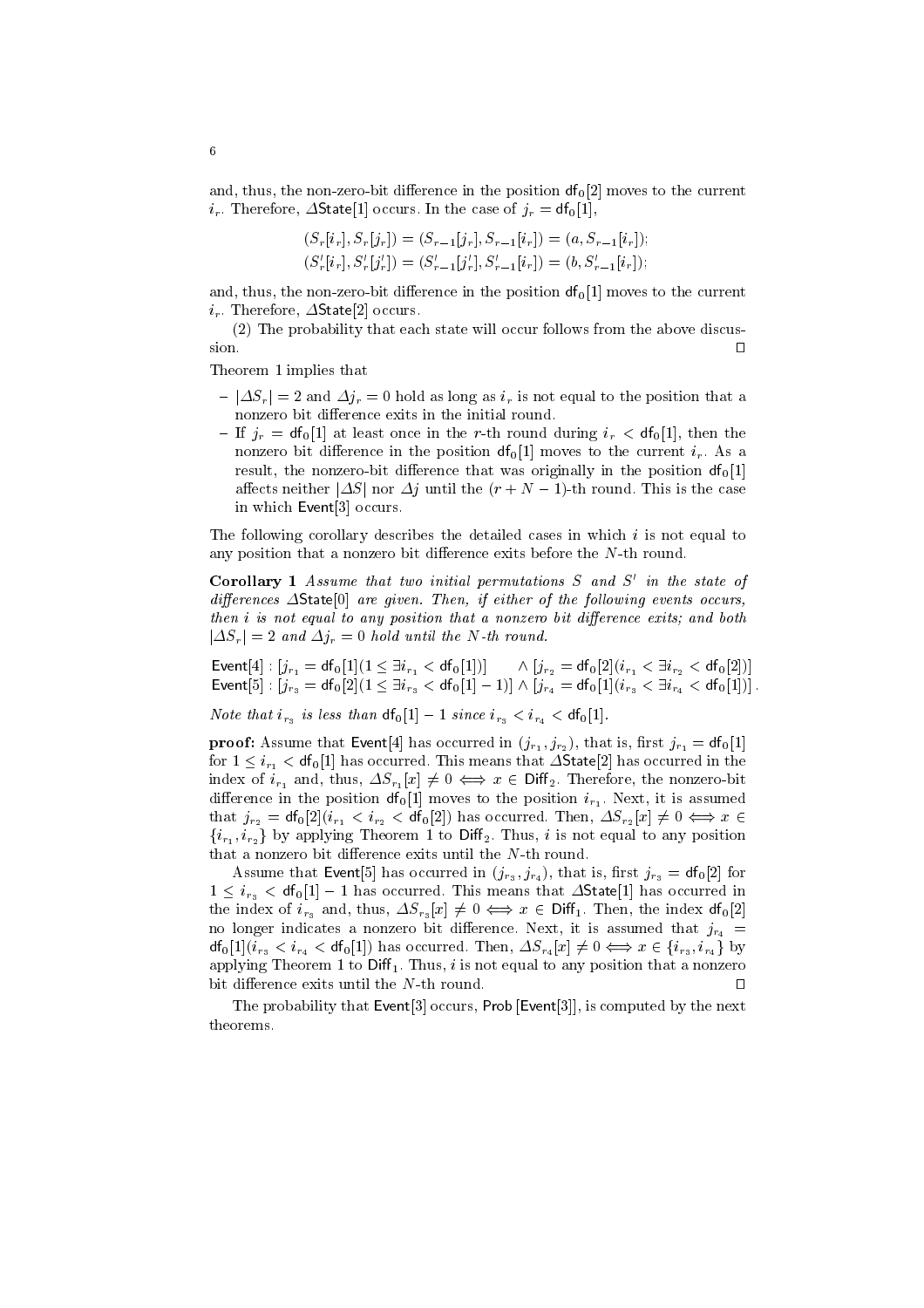**Theorem 2.** Assume that two initial permutations  $S$  and  $S'$  in the state of differences  $\Delta$ State $[0]$  with  $df_0[1] > 5$  are given. Then, Event[3] will occur with the following probability if  $j$  is distributed randomly:

$$
\text{Prob}\left[\text{Event}[3]\right] = 1 - \left(\frac{N-1}{N}\right)^{\text{df}_0[1]-1}
$$

where the probability is taken over choices of S and S' with differences in  $\text{Diff}_0$ in the initial round.

**proof:** Event[2], the complement of Event[3], occurs if and only if  $j \neq df_0[1]$ during  $i < df_0[1]$ . Therefore, Prob [Event[3]] =  $1 - \left(\frac{N-1}{N}\right)^{df_0[1]-1}$  if j is distributed randomlv.  $\Box$ 

In the case of  $df_0[1] < 5$ , we can describe Prob [Event[3]] by the conditions of  $S_0$ as follows:

**Theorem 3.** Assume that two initial permutations  $S$  and  $S'$  in the state of differences  $\Delta$ State[0] with  $df_0[1] < 5$  are given. Then, Event[3] will occur in the following probability if  $S_0[1]$ ,  $S_0[2]$ , and  $S_0[3]$  are distributed randomly.

(1) In the case of  $df_0[1] = 2$ , Prob [Event[3]] = Prob  $[S_0[1] = j_1 = 2] = \frac{1}{N}$ .

(2) In the case of  $df_0[1] = 3$ ,

Prob  $[\text{Event}[3]] = \text{Prob}\,[S_0[1] = 3] + \text{Prob}\,[S_0[1] \neq 2, 3 \wedge S_0[1] + S_0[2] = 3] = \frac{2N-3}{N(N-1)}$ 

(3) In the case of  $df_0[1] = 4$ ,

Prob [Event[3]] = Prob  $[S_0[1] = 2]$  + Prob  $[S_0[1] = 4]$  + Prob  $[S_0[1] = 3 \wedge S_0[2] = N - 2]$ + Prob  $[S_0[1] \neq 2, 3, 4 \wedge S_0[3] \neq 0, 1 \wedge S_0[1] + S_0[2] + S_0[3] = 4$  $=\frac{2(2N-3)}{N(N-1)}$ 

where the probability is taken over choices of S and S' with differences in  $\text{Diff}_0$ in the initial round.

**proof:** (1) Event[3] occurs if and only if  $j_1 = df_0[1] = 2$ , where  $j_1 = j_0 + S_0[1] =$  $S_0[1]$ . Therefore, Prob [Event[3]] = Prob  $[S_0[1] = 2] = \frac{1}{N}$ .<br>(2) Event[3] occurs if and only if  $j_1 = df_0[1] = 3$  or  $j_2 = df_0[1] = 3$ . If  $S_0[1] = 3$ , then we get  $j_1 = j_0 + S_0[1] = S_0[1] = 3 = df_0[1]$ . If  $S_0[1] \neq 2$ , then  $S_0[1] =$  $j_1 \neq 2$ , which means that  $S_0[1]$  is not swapped with  $S_0[2]$  in the first round. This implies that  $S_1[2] = S_0[2]$ . Thus, if  $[S_0[1] \neq 2, 3] \wedge [S_0[1] + S_0[2] = 3]$ , we get  $j_2 = j_1 + S_1[2] = S_0[1] + S_0[2] = 3 = df_0[1]$ . Therefore, Prob [Event[3]] =<br>  $\frac{1}{N} + \frac{N-2}{N(N-1)} = \frac{2N-3}{N(N-1)}$ . (3) Event [3] occurs if and only if  $j_1 = df_0[1] = 4$ ,  $j_2 = df_0[1] = 4$ , or  $j_3 =$ 

 $df_0[1] = 4$ . If  $S_0[1] = 4$ , then we get  $j_1 = j_0 + S_0[1] = S_0[1] = 4 = df_0[1]$ . If  $S_0[1] = 2$ , then  $j_1 = j_0 + S_0[1] = 2$ ;  $S_0[1]$  is swapped with  $S_0[2]$ ; and, we get  $j_2 = j_1 + S_1[2] = j_1 + S_0[1] = 4 = df_0[1]$ . Note that  $S_0[1]$  is swapped with  $S_0[2]$  if and only if  $S_0[1] = 2$ . If  $S_0[1] \neq 2, 4$  and  $S_0[1] + S_0[2] = 4$ , then we get  $j_2 = j_1 + S_1[2] = S_0[1] + S_0[2] = 4 = df_0[1].$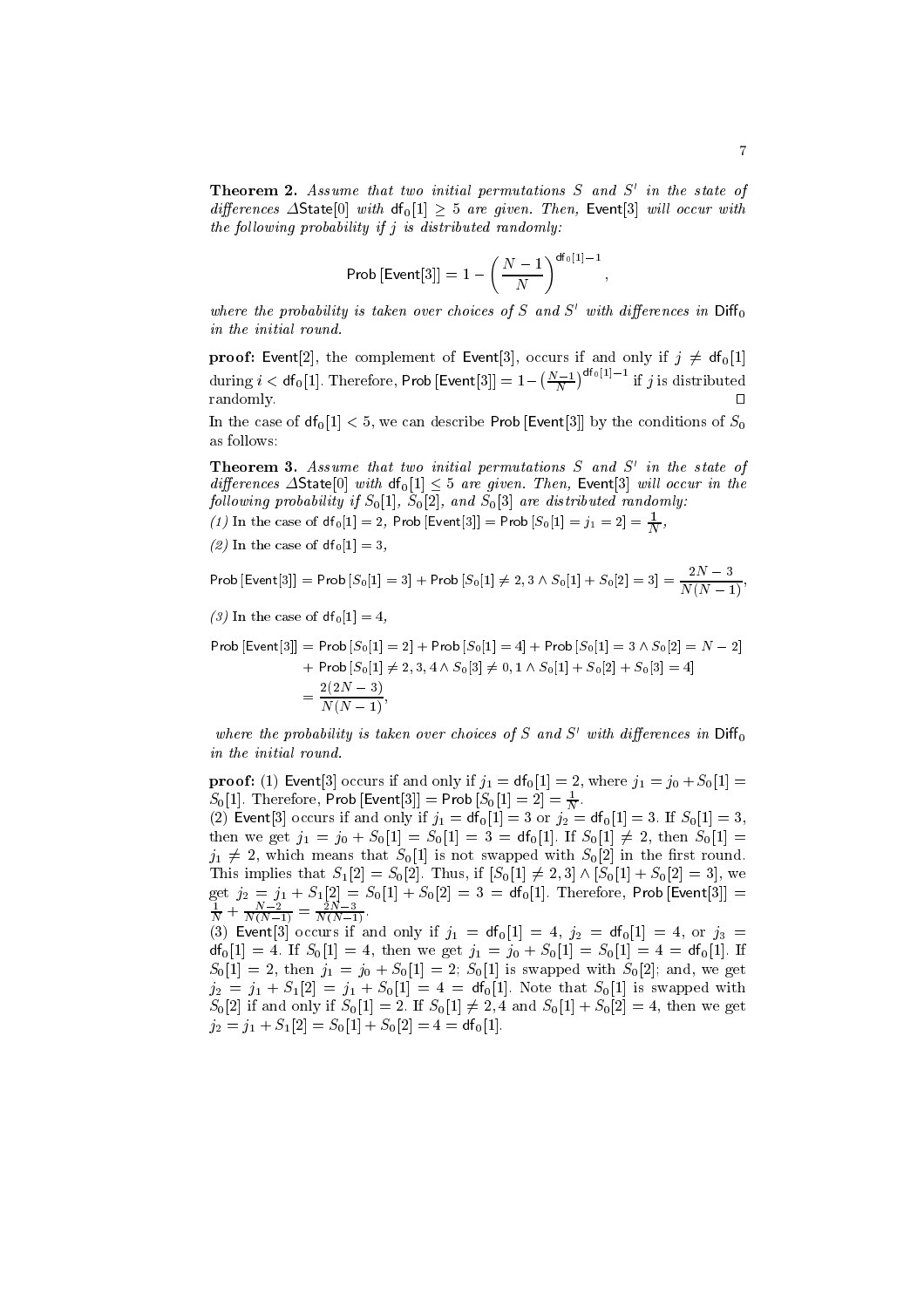If  $S_0[1] = 3$  and  $S_0[2] = N-2$ , then  $j_1 = S_0[1] = 3$ ; and  $S_0[1]$  is swapped with  $S_0[3]$ , which implies that  $(S_1[1], S_1[3]) = (S_0[3], S_0[1])$ . Then, in the 2nd round,  $j_2 = j_1 + S_1[2] = 3 + S_0[2] = 1$ ; and  $S_1[2]$  is swapped with  $S_1[1]$ , which implies that  $S_2[3] = S_1[3] = 3$ . Thus, in the 3rd round, we get  $j_3 = j_2 + S_2[3] = 4$ . Note that  $S_0[1]$  is swapped with  $S_0[3]$  if and only if  $S_0[1] = 3$ .

If  $S_0[1] \neq 2, 3, 4$ ;  $S_0[3] \neq 0, 1$ ; and  $S_0[1] + S_0[2] + S_0[3] = 4$ , then  $S_1[2] = S_0[2]$ ;  $S_1[3] = S_0[3]$ ; and  $S_0[1] + S_0[2] \neq 3$ . This implies that  $S_1[3]$  is not swapped with  $S_1[2]$  and that  $S_2[3] = S_1[3]$ . Thus, we get  $j_3 = S_0[1] + S_0[2] + S_0[3] = 4$ . To sum up all conditions, which are independent of each other, Prob [Event[3]] =  $\frac{2}{N} + \frac{N-2}{N(N-1)} + \frac{1}{N(N-1)} + \frac{N-3}{N(N-1)} = \frac{2(2N-3)}{N(N-1)}$  $\Box$ 

#### Transitions of  $\Delta$ State[0] on the nonzero bit difference  $3.3$

This subsection shows Theorem 4, which describes each transition of the initial state  $\Delta$ State [0] and the probability of its occurrence in Event [2]. The state diagram is given in Figure 7.



Fig. 7. State Diagram of PRGA in Event[2]

**Theorem 4.** Assume that two permutations  $S$  and  $S'$  are in the state of differences  $\Delta$ State[0] in the  $(r-1)$ -th round.

(1) The state changes to  $\Delta$ State[3] (resp.  $\Delta$ State[3'], resp.  $\Delta$ State[4], resp.  $\Delta$ State[4'], resp.  $\Delta$ State[5], resp.  $\Delta$ State[6]), if  $[j_r = df_0[2]] \wedge [j'_r \not\in \text{Diff}_0]$  (resp.  $[j'_r = df_0[2]] \wedge$  $[j_r \notin \text{Diff}_0], \text{ resp. } [j_r = df_0[1]] \wedge [j'_r \notin \text{Diff}_0], \text{ resp. } [j'_r = df_0[1]] \wedge [j_r \notin \text{Diff}_0],$ resp.  $j'_r, j_r \notin \text{Diff}_0$ , resp.  $j'_r, j_r \in \text{Diff}_0$ , where

> $\Delta$ State[3] :  $[\Delta S_r[x] \neq 0 \Longleftrightarrow x \in \text{Diff}_3] \wedge [\Delta j_r \neq 0],$  $\Delta$ State[3']:  $[\Delta S_r[x] \neq 0 \Longleftrightarrow x \in \text{Diff}_{3'}] \wedge [\Delta j_r \neq 0],$  $\Delta$ State[4] :  $[\Delta S_r[x] \neq 0 \Longleftrightarrow x \in \text{Diff}_4] \wedge [\Delta j_r \neq 0],$  $\Delta$ State[4'] :  $[\Delta S_r[x] \neq 0 \Longleftrightarrow x \in \text{Diff}_{4'}] \wedge [\Delta j_r \neq 0],$  $\Delta$ State[5]:  $[\Delta S_r[x] \neq 0 \Longleftrightarrow x \in \text{Diff}_5] \wedge [\Delta j_r \neq 0],$  $\Delta$ State[6] :  $[|\Delta S_r| = 0]$  $\wedge [\Delta j_r \neq 0],$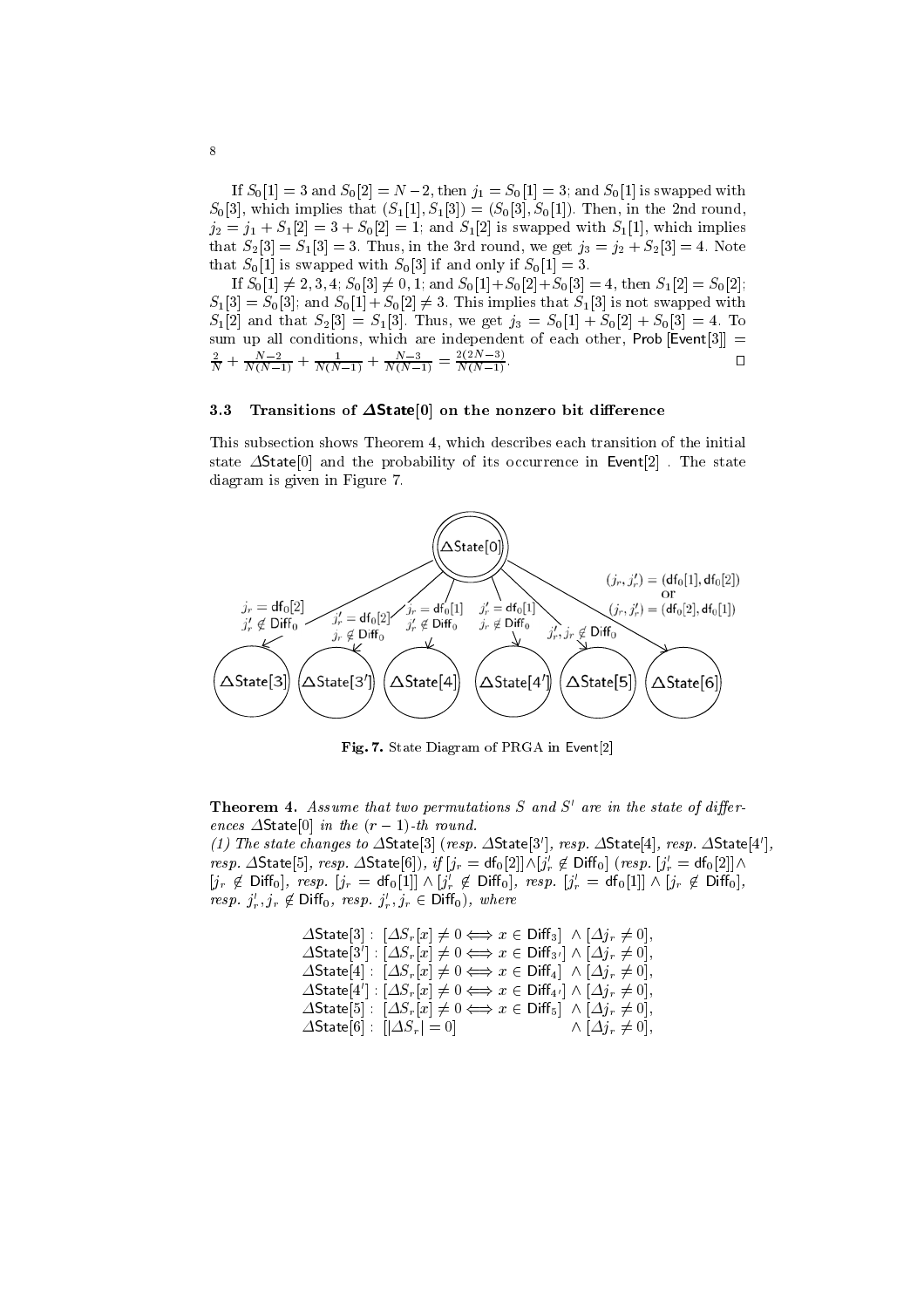$where$ 

$$
Diff_3 = {df_3[1], df_3[2]}\nDiff_4 = {df_4[1], df_4[2], df_4[3]}\nDiff_5 = {df_4[1], df_4[2], df_4[3]}\nDiff_6 = {df_5[1], df_4[2], df_4[3]}\nDiff_7 = {df_6[1], df_4[3]}\nDiff_8 = {df_6[1], df_4[2], df_4[3]}\nDiff_9 = {df_6[1], df_4[3]}\nDiff_1 = {df_6[1], df_6[2],  $j'_r$ }  
\nDiff_1 = {df_6[1], df_6[2],  $j'_r$ }  
\nDiff_1 = {df_6[1], df_6[2],  $j'_r$ }  
\nDiff_2 = {df_7, df_0[2],  $j'_r$ }  
\nDiff_3 = {df_7, df_0[2],  $j'_r$ }  
\nDiff_4 = {df_4[1], df_4[2], df_5[3], df_5[4]}  
\nDiff_5 = {df_5[1], df_5[3], df_5[4]}  
\nDiff_6 = {df_6[1], df_6[2],  $j_r$ ,  $j'_r$ }  
\nDiff_7 = {df_7, df_0[2],  $j_r$ ,  $j'_r$ }
$$

 $(2)$  Each transition occurs with the following probability, if j is distributed ran $domly.$ 

Prob [AState[3] 
$$
\vee
$$
 AState[3']] = Prob [Event[2]]  $\cdot \frac{2(N-2)}{N(N-1)}$ ,

\nProb [AState[4]  $\vee$  AState[4']] = Prob [Event[2]]  $\cdot \frac{2(N-2)}{N(N-1)}$ ,

\nProb [AState[5]]

\n
$$
= Prob [Event[2]] \cdot \frac{(N-2)(N-3)}{N(N-1)}
$$
,

\nProb [AState[6]]

\n
$$
= Prob [Event[2]] \cdot \frac{(N-2)(N-3)}{N(N-1)}
$$
,

**proof:** (1) It is clear that  $j_r \neq j'_r$  in each case, since  $\Delta j_r = \Delta j_{r-1} + \Delta S_{r-1}[i_r] =$  $\Delta S_{r-1}[i_r] \neq 0$ . In the case of  $j_r = df_0[2]$  and  $j'_r \notin \text{Diff}_0$ ,  $S_{r-1}[i_r] = S_{r-1}[df_0[1]] = a$  is swapped with  $S_{r-1}[j_r] = b$ ;  $S'_{r-1}[i_r] = S'_{r-1}[df_0[1]] = b$  is swapped with  $S'_{r-1}[j_r]$ , which implies that  $S'_{r-1}[df_0[2]] = a$  r  $\Delta S_r[x] \neq 0 \Leftrightarrow x \in \text{Diff}_3$  after the r-th round. In the case of  $j'_r = df_0[2]$  and  $j_r \notin \mathsf{Diff}_0$ , the same also holds.

In the case of  $j_r = df_0[1]$  and  $j'_r \notin \text{Diff}_0$ ,  $i_r = j_r = df_0[1]$  occurs;  $S_{r-1}[i_r] =$  $S_{r-1}[j_r] = a$  remains the same; and  $S'_{r-1}[i_r] = b$  is swapped with  $S'_{r-1}[j_r]$ , Thus, we get  $\Delta S_r[x] \neq 0 \Longleftrightarrow x \in \text{Diff}_4$  after the r-th round. In the case of  $j'_r = df_0[1]$ and  $j_r \notin \text{Diff}_0$ , the same also holds.

In the case of  $j'_r, j_r \notin \text{Diff}_0$ ,  $S_{r-1}[i_r] = a$  (resp.  $S'_{r-1}[i_r] = b$ ) is swapped with  $S_{r-1}[j_r]$  (resp.  $S'_{r-1}[j'_r]$ ), where nonzero-bit difference did not exist; and both  $S_{r-1}[\text{df}_0[2]] = b$  and  $S'_{r-1}[\text{df}_0[2]] = a$  still remain the same. Thus, we get  $\Delta S_r[x] \neq 0 \Longleftrightarrow x \in \text{Diff}_5 \text{ after the } r\text{-th round.}$ 

In the case of  $(j_r, j'_r) = (\mathsf{df}_0[1], \mathsf{df}_0[2]), S'_{r-1}[i_r] = S'_{r-1}[\mathsf{df}_0[1]] = b$  is swapped with  $S'_{r-1}[j'_r] = S'_{r-1}[df_0[2]] = a$  while both  $S_{r-1}[i_r] = S_{r-1}[j_r] = a$  and  $S_{r-1}[j_r] = b$  remain the same. Thus, all nonzero-bit differences disappear after swapping in the r-th round. The same also holds in the case of  $(j_r, j'_r)$  $(df<sub>0</sub>[2], df<sub>0</sub>[1]).$ 

(2) The probability that each state will occur follows from the above discussion.  $\Box$ 

#### Correlation between outputs and state transitions  $\overline{\mathbf{4}}$

This section analyzes the differences between outputs of two permutations  $S$  and  $S'$  in each transition described in Section 3, where two initial permutations S and  $S'$  are in the state of differences  $\Delta$ State[0].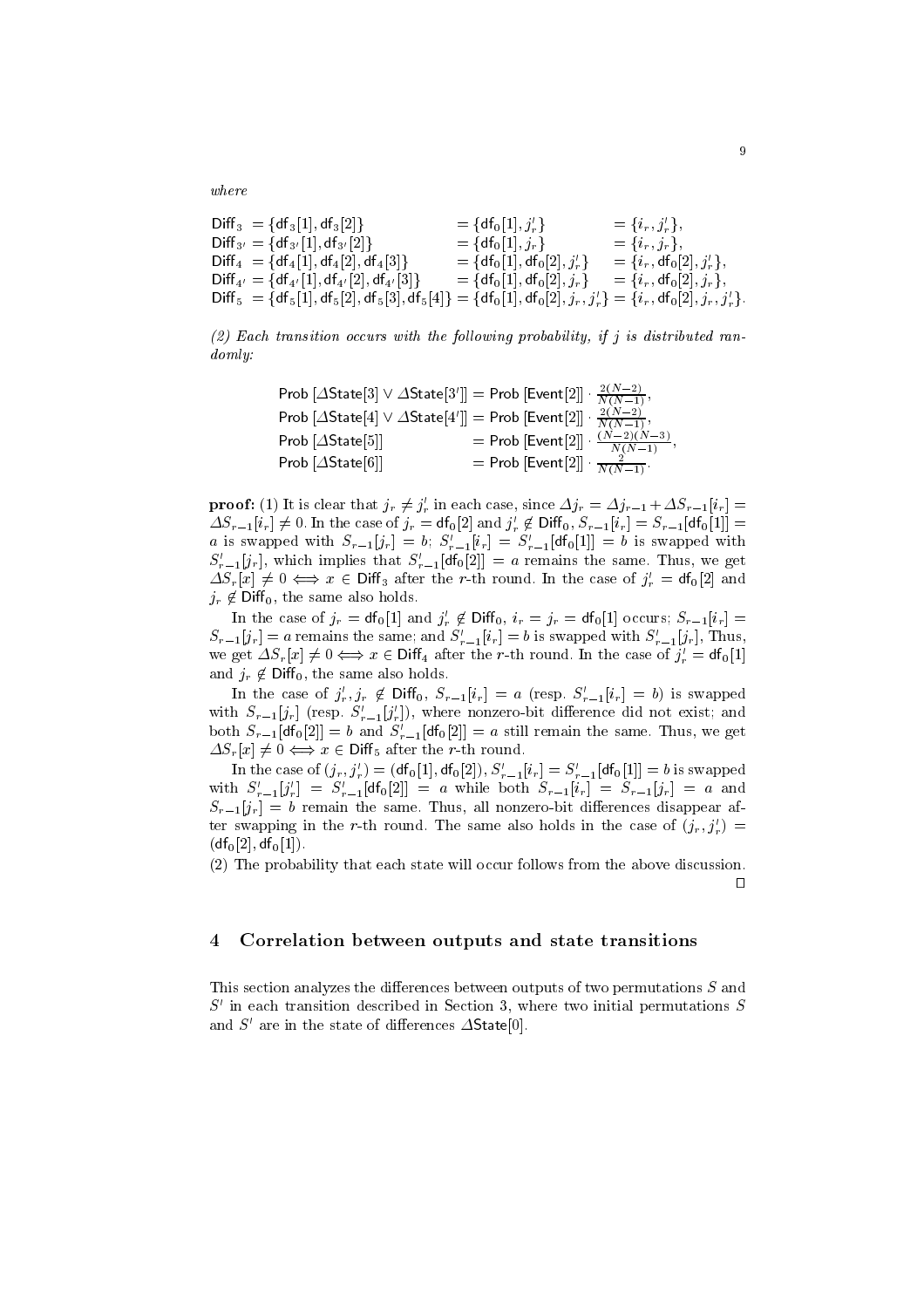#### 4.1 Outputs before the nonzero-bit difference

This subsection investigates the correlation between outputs of two permutations in each transition before the first nonzero-bit difference (i.e.  $i < df_0[1]$ ). The states of differences of two permutations in any round  $r < df_0[1]$  are  $\Delta$ State[0],  $\Delta$ State[1], or  $\Delta$ State[2] from Theorem 1. The probability that both outputs of permutations are equal, Prob  $[\Delta Z = 0]$ , is given in the next theorem.

**Proposition 1** Assume that two initial permutations  $S$  and  $S'$  are in the state of differences  $\Delta$ State[0] in the  $(r-1)$ -th round, and that Event[1] occurs in the r-th round. Then, Prob  $[\Delta Z = 0]$  in each state is as follows:

Prob 
$$
[ \Delta Z = 0 ] = \frac{N-2}{N}, \frac{2}{N(N-1)}, \text{ or } \frac{2}{N(N-1)}
$$

if  $\Delta$ State[0],  $\Delta$ State[1], or  $\Delta$ State[2] occurs, respectively.

proof: Theorem 1 has shown that

 $- \Delta j_r = 0$  and  $j_r, i_r \notin \text{Diff}_0$  if  $\Delta \text{State}[0],$ 

 $\label{eq:3.1} \begin{array}{l} \displaystyle -\Delta j_r=0,\, i_r\in\mathsf{Diff}_1\text{ and }j_r\not\in\mathsf{Diff}_1\text{ if } \Delta\mathsf{State}[1],\\ \displaystyle -\Delta j_r=0,\, i_r\in\mathsf{Diff}_1\text{ and }j_r\not\in\mathsf{Diff}_2\text{ if } \Delta\mathsf{State}[2]. \end{array}$ 

Then, the necessary and sufficient conditions for  $\Delta Z = 0$  in each state are as follows.

In 
$$
\Delta \text{State}[0] : \Delta Z = 0 \Longleftrightarrow [\Delta(S_r[i_r] + S_r[j_r]) = 0] \wedge [S_r[i_r] + S_r[j_r] \notin \text{Diff}_0]
$$
  
 $\Longleftrightarrow S_r[i_r] + S_r[j_r] \notin \text{Diff}_0$ 

Thus, Prob  $[\Delta Z = 0] = \frac{N-2}{N}$ .<br>
In  $\Delta \text{State}[1] : \Delta Z = 0 \iff [\Delta(S_r[i_r] + S_r[j_r]) \neq 0] \land [S_r[i_r] + S_r[j_r], S'_r[i_r] + S'_r[j_r] \in \text{Diff}_1]$ <br>  $\iff S_r[i_r] + S_r[j_r], S'_r[i_r] + S'_r[j_r] \in \text{Diff}_1$ <br>
Thus, Prob  $[\Delta Z = 0] = \frac{2}{N(N-1)}$  since  $\# \text{Diff}_1 = 2$  and  $S_r[i_r] + S_r[j_r] \ne$ 

In  $\triangle$ State[2]:  $\triangle \angle = 0$   $\longleftrightarrow$   $\triangle \angle v_r[v_r] + S_r[j_r], S'_r[i_r] + S'_r[j_r] \in \text{Diff}_2$ <br>Thus, Prob  $[\triangle Z = 0] = \frac{2}{N(N-1)}$  since  $\# \text{Diff}_1 = 2$  and  $S_r[i_r] + S_r[j_r] \neq S'_r[i_r] + S'_r[j_r]$ . From the above, Proposition 1 follows.

From Theorem 1 and Proposition 1, the probability of Prob  $\Delta Z = 0$  if  $r <$  $df_0[1]$  (i.e.  $i < df_0[1]$ ) can be computed as follows.

**Corollary 2** Assume that two initial permutations S and S' with  $Diff_0 = {df_0[1], df_0[2]}$ are given. Then, Prob  $[\Delta Z = 0] = \left(\frac{N-2}{N}\right)^2 + \frac{4}{N^2(N-1)}$ , if  $r < df_0[1]$ .

#### 4.2 Outputs on the nonzero-bit difference

This subsection investigates the correlation between outputs of two permutations in each transition when  $r = df_0[1]$  (i.e.  $i = df_0[1]$ ). The probability that both outputs are equal, Prob  $[\Delta Z = 0]$ , is given in the next theorem.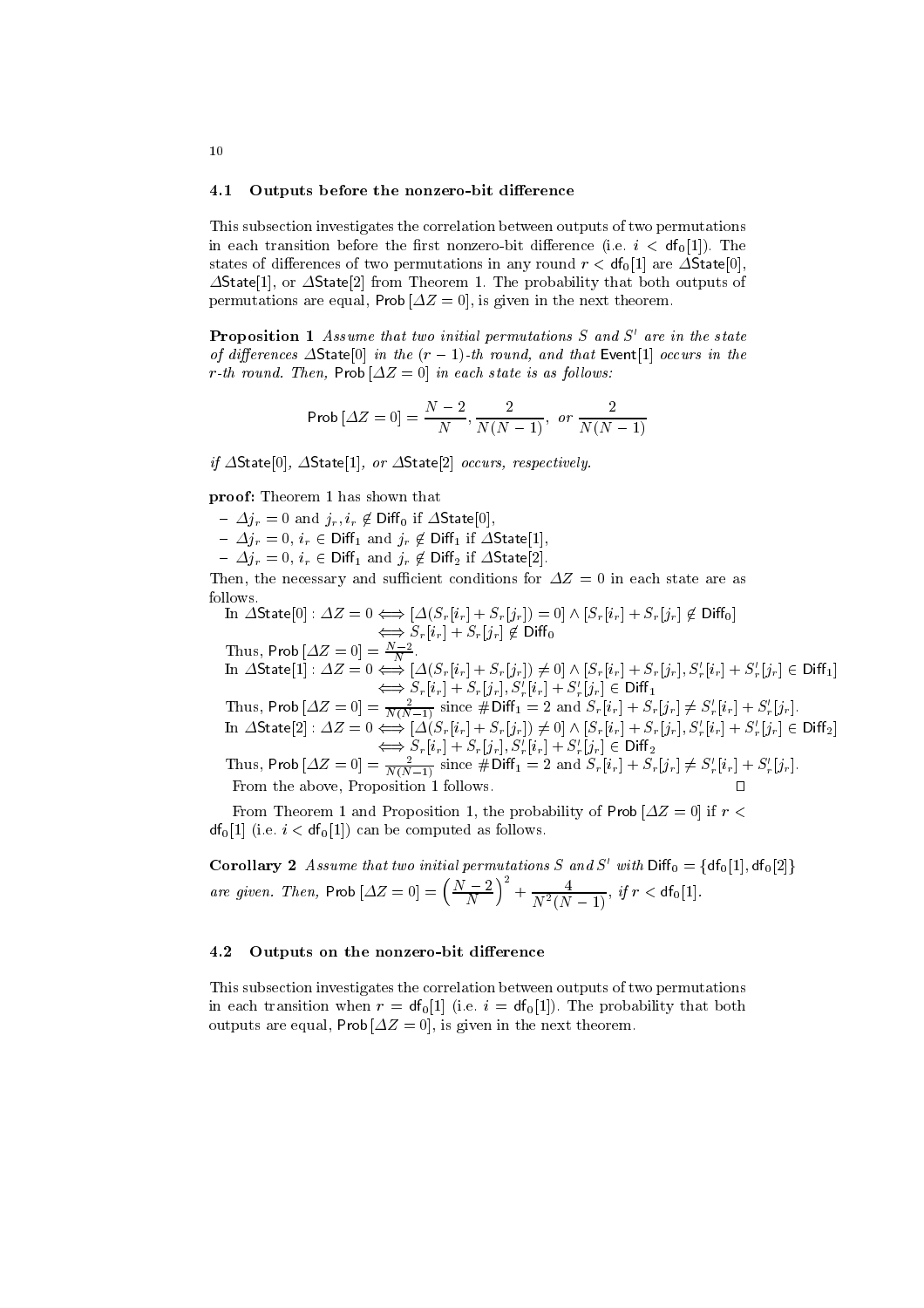**Proposition 2** Assume that two initial permutations S and S' are in the state of differences  $\Delta$ State[0] in the  $(r-1)$ -th round, and that Event[2] occurs in the r-th round. Then,  $\text{Prob}[\Delta Z = 0]$  in each state is as follows:

Prob 
$$
[\Delta Z = 0] = \frac{2}{N(N-1)}
$$
 if  $\Delta \text{State}[3] \vee \Delta \text{State}[3']$  Prob  $[\Delta Z = 0] = \frac{N-3}{N(N-2)} + \frac{3}{N(N-1)}$  if  $\Delta \text{State}[4] \vee \Delta \text{State}[4']$  Prob  $[\Delta Z = 0] = \frac{N-4}{N(N-3)} + \frac{4}{N(N-1)}$  if  $\Delta \text{State}[5]$  Prob  $[\Delta Z = 0] = 0$  if  $\Delta \text{State}[6]$ 

**proof:** Let c and  $c' \in [0, N-1]$  be values in positions of  $j_r$  and  $j'_r$  before swapping in the r-th round, that is,  $(c, c') = (S_{r-1}[j_r], S'_{r-1}[j'_r])$ . On the other hand,  $(a, b) = (S_{r-1}[\text{df}_0[1]], S_{r-1}[\text{df}_0[2]]) = (S'_{r-1}[\text{df}_0[2]], S'_{r-1}[\text{df}_0[1]])$ . (See Figure 2). Theorem 4 has shown that:  $\Delta$ State[3]:  $(S_r[i_r], S_r[j_r]) = (b, a) \wedge (S'_r[i_r], S'_r[j'_r]) = (c', b)$  (i.e.  $c = b$  and  $c' \neq a, b$ );

 $\Delta$ State[4]:  $(S_r[i_r], S_r[j_r]) = (a, a) \wedge (S'_r[i_r], S'_r[j'_r]) = (c', b)$  (i.e.  $a = c$  and  $c' \neq a, b$ );  $\Delta$ State[5]:  $(S_r[i_r], S_r[j_r]) = (c, a) \wedge (S'_r[i_r], S'_r[j'_r]) = (c', b)$  (i.e.  $c' \neq c$  and  $c', c \neq a, b$ );  $\Delta$ State[6]:  $\Delta S_r = 0$ ,  $(S_r[i_r], S_r[j_r]) = (a, a) \wedge (S'_r[i_r], S'_r[j'_r]) = (a, b)$  (i.e.  $i_r = j_r$ ); or  $\Delta S_r = 0$ ,  $(S_r[i_r], S_r[j_r]) = (b, a) \wedge (S'_r[i_r], S'_r[j'_r]) = (b, b)$  (i.e.  $i_r = j'_r$ ).

Therefore, the necessary and sufficient conditions of  $\Delta Z = 0$  in each state are as follows.

In  $\Delta$ State[3]:  $\Delta Z = 0$  $\Longleftrightarrow [S_r[i_r] + S_r[j_r], S'_r[i_r] + S'_r[j'_r] \in \text{Diff}_3] \wedge [\Delta(S_r[i_r] + S_r[j_r]) \neq 0]$  $\iff [(a + b, c' + b) = (df_0[1], j'_r), (j'_r, df_0[1])].$ Thus, Prob  $[\Delta Z = 0] = \frac{2}{N(N-1)}$  since  $a + b \neq c' + b$  always holds. The same reasoning holds in the case of  $\Delta$ State[3']. In  $\Delta$ State[4] :  $\Delta Z = 0$  $\iff [[\Delta(S_r[i_r]+S_r[j_r]) = 0] \wedge [S_r[i_r]+S_r[j_r] \notin \text{Diff}_4]] \vee [[\Delta(S_r[i_r]+S_r[j_r]) \neq 0] \wedge$  $[S_r[i_r] + S_r[j_r], S'_r[i_r] + S'_r[j'_r] \in \text{Diff}_4] \wedge S_r[S_r[i_r] + S_r[j_r]] = S'_r[S'_r[i_r] + S'_r[j'_r]]]$  $\iff [2a = c' + b \wedge 2a \notin \text{Diff}_4] \vee [(2a, c' + b) = (i_r, df_0[2]), (j'_r, i_r), (df_0[2], i_r)].$ Thus, Prob  $[\Delta Z = 0] = \frac{N-3}{N(N-2)} + \frac{3}{N(N-1)}$ . The same reasoning holds in the case of  $\Delta$ State[4']. In  $\Delta$ State[5] :  $\Delta Z = 0$  $\iff [[\Delta(S_r[i_r]+S_r[j_r]) = 0] \wedge [S_r[i_r]+S_r[j_r] \notin \text{Diff}_5]] \vee [[\Delta(S_r[i_r]+S_r[j_r]) \neq 0] \wedge$  $[S_r[i_r] + S_r[j_r], S'_r[i_r] + S'_r[j'_r] \in \text{Diff}_5] \wedge S_r[S_r[i_r] + S_r[j_r]] = S'_r[S'_r[i_r] + S'_r[j'_r]]$  $\Longleftrightarrow [c + a = c' + b \wedge c + a \not\in \text{Diff}_5] \bigvee$  $[(a+c, b+c') = (\mathsf{df}_0[1], j_r), (j_r, \mathsf{df}_0[2]), (\mathsf{df}_0[2], j'_r)], (j'_r, \mathsf{df}_0[1])],$ <br>Thus, Prob  $[\Delta Z = 0] = \frac{N-4}{N(N-3)} + \frac{4}{N(N-1)}$ . In  $\Delta$ State[6]: Prob  $[\Delta Z = 0]$  since  $\Delta (S_r[i_r] + S_r[j_r]) \neq 0$  and  $\Delta S_r = 0$ . From the above, the proposition follows.

The probability Prob  $[\Delta Z = 0]$  when  $i = df_0[1]$  follows immediately from Theorem 4 and Proposition 2.

**Corollary 3** Assume that two permutations S and S' in the  $(r-1)$ -th round are in  $\Delta$ State[0] and Event[2] occurs in the r-th round. Then, the probability that

 $\Box$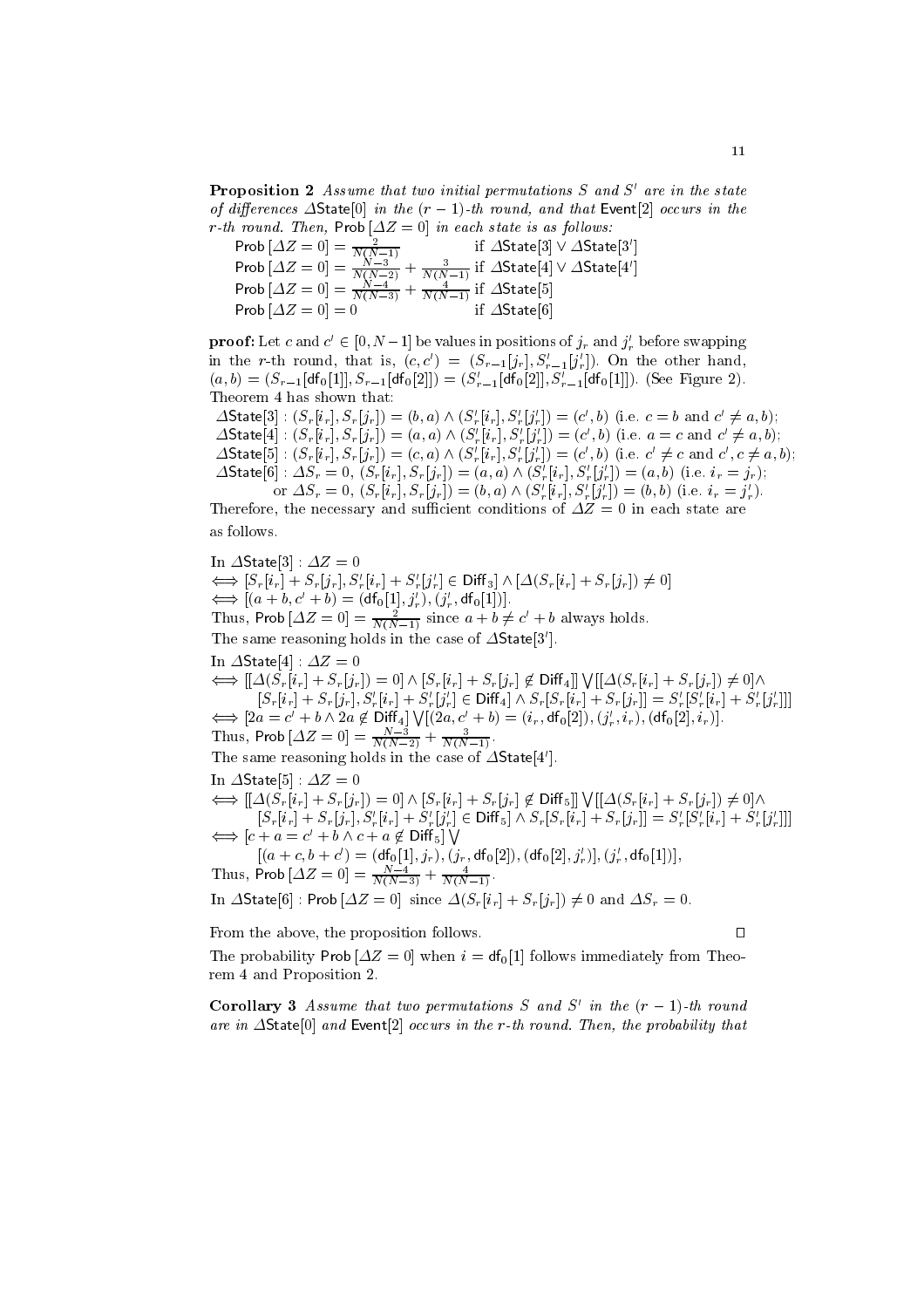both outputs are equal in the r-th round, Prob  $[\Delta Z = 0]$ , is given as follows:

$$
\text{Prob}\left[\varDelta Z=0\right] = \text{Prob}\left[\text{Event}[2]\right] \cdot \left(\frac{N^2 - 4N + 2}{N^2(N-1)} + \frac{2(2N-1)(N-2)}{N^2(N-1)^2}\right)
$$

From Corollaries 2 and 3, we get the following theorem.

**Theorem 5.** Assume that two initial permutations  $S$  and  $S'$  with  $Diff_0 = \{df_0[1], df_0[2]\}$  are given. Then, the probability  $P_1 = Prob[\Delta Z = 0]$  in the round  $r = df_0[1]$  is given as

$$
P_1 = P_2 \cdot \left( \left( \frac{N-2}{N} \right)^2 + \frac{4}{N^2(N-1)} \right) + (1-P_2) \cdot \left( \frac{N^2 - 4N + 2}{N^2(N-1)} + \frac{2(2N-1)(N-2)}{N^2(N-1)^2} \right),
$$
  
= 
$$
P_2 \cdot \left( \left( \frac{N-2}{N} \right)^2 - \frac{N^2 - 4N - 2}{N^2(N-1)} - \frac{2(2N-1)(N-2)}{N^2(N-1)^2} \right) + \frac{N^2 - 4N + 2}{N^2(N-1)} + \frac{2(2N-1)(N-2)}{N^2(N-1)^2},
$$

where  $P_2$  = Prob [Event[3]]

**proof:** The state of differences between two permutations has the Markov property. Therefore, the probability Prob  $[\Delta Z = 0]$  in  $r = df_0[1]$  is determined only by the state in the r-th round, where either Event<sup>[2]</sup> or Event<sup>[3]</sup> occurs. Theorem 5 follows from this fact.  $\Box$ 

The second term of  $(1 - P_2) \cdot \left( \frac{N^2 - 4N + 2}{N^2 (N-1)} + \frac{2(2N-1)(N-2)}{N^2 (N-1)^2} \right)$  can be dealt with as an error term if  $df_0[1]$  is large, which will be discussed in Section 5.

#### **Experimental Results and New Bias** 5

This section shows experimental results of Theorems 2, 3, and 5, and Corollary 2 in Sections 3 and 4. All experiments were conducted under the following conditions: execute KSA of RC4 with  $N = 256$  for  $10^8$  randomly chosen keys of 16 bytes, generate the initial permutation  $S_0$ , and set another initial permutation  $S'_0$  with Diff<sub>0</sub>. Experiments are executed over the following sets of Diff<sub>0</sub>:  $df_0[1] = 2, \dots, 255^1$  for Theorems 2 and 3; and Diff<sub>0</sub> = { $df_0[1]$ ,  $df_0[2]$ } =  ${2-254,255}, {2,3-255}, \text{ and } {3,4-255} \text{ for Theorem 5 and Corollary 2.}$ The percentage absolute error  $\epsilon$  of experimental results compared with theoretical results is computed by  $\epsilon = \frac{|\text{experimental value}-\text{theoretical value}|}{\text{exponential value}} \times 100(\%)$ . experimental value which is also used in  $[10]$ .

#### **Experimental Results of Event**[3]  $5.1$

Figure 8 shows experimental results of Prob [Event[3]] and its associated percentage absolute error, where the theoretical value is computed by Theorems 2 and 3. The horizontal axis represents  $df_0[1] = 2, \dots, 255$ . The left side of vertical axis represents Prob [Event[3]], and the right side represents the percentage absolute error. Table 1 shows the cases of  $df_0[1] < 6$  in detail.

Only the cases of  $2 \leq df_0[1] \leq 6$  give the percentage absolute error  $\epsilon \geq 5$ , and, thus, our theoretical formulae closely match the experimental results if

<sup>&</sup>lt;sup>1</sup> Event<sup>[3]</sup> does not depend on  $df_0[2]$ . See Theorems 2 and 3.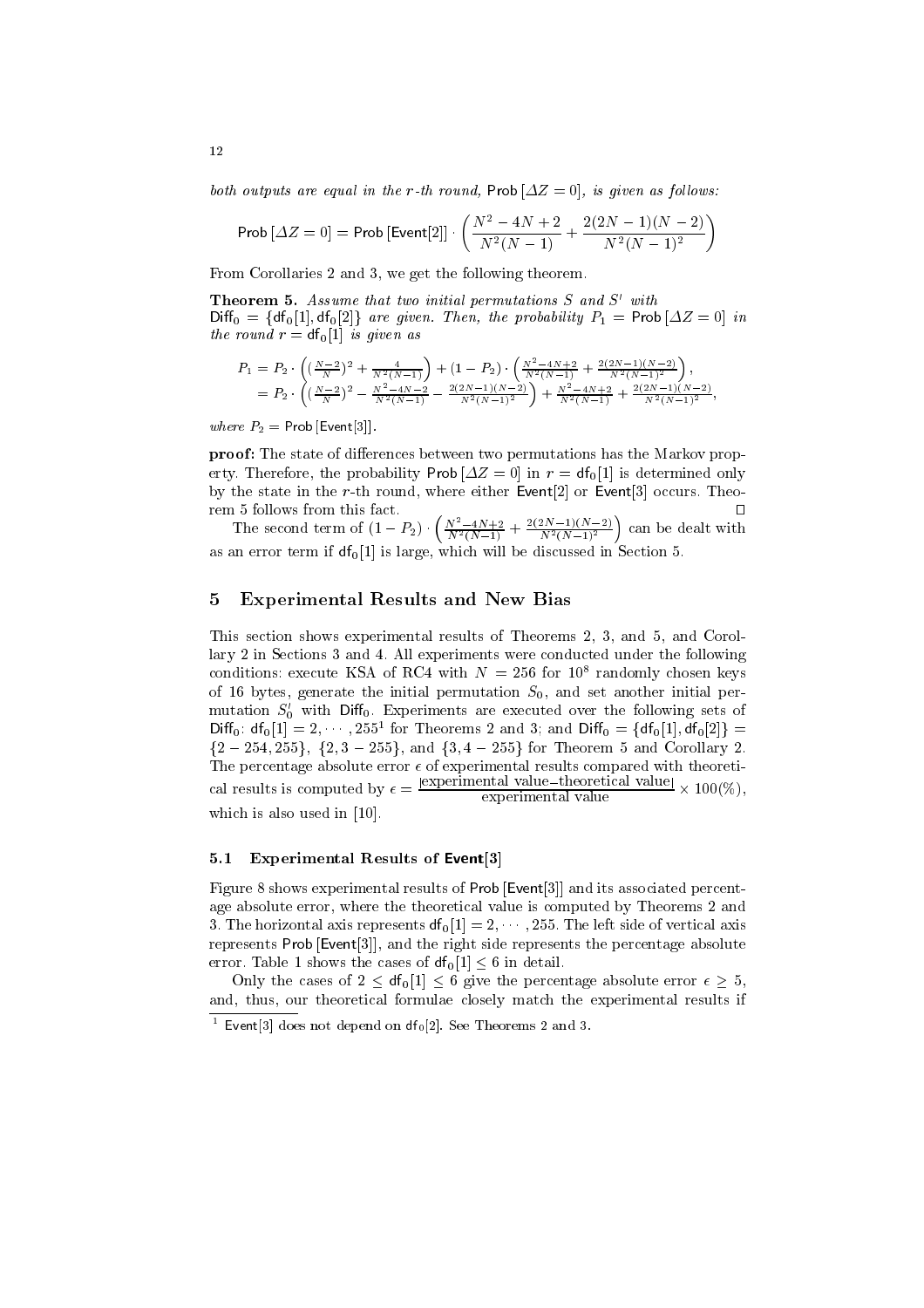$df_0[1] > 6$ . The initial permutation  $S_0$ , that is the output of KSA, has a great influence on Event<sup>[3]</sup> when  $df_0[1]$  is small. Our results indicate that the bias in  $S_0$  is propagated to Prob [Event[3]] as the bias in  $S_0$  has been reported in [8,2, 10].

Figure 8 also indicates that the nonzero bit difference in the position  $df_0[1]$ moves to another position until  $i = df_0[1]$  with Prob [Event[3]] > 30% when  $df_0[1] \geq 93$  and, thus, the correlations between S and S' such as  $\Delta j = 0$  and  $|\Delta S| = 2$  remain the same until  $i = df_0[2]$ .

#### **Experimental Results of Outputs**  $5.2$

Figure 9 shows experimental results of Prob  $[\Delta Z = 0]$  in  $r = df_0[1] - 1$ ,  $df_0[1]$ , and  $df_0[1]+1$ , and percentage absolute error in  $r = df_0[1]$  (i.e.  $i = df_0[1]-1$ ), where the theoretical value is computed by Theorem 5. The horizontal axis represents  $df_0[1] = 2, \dots, 254$ . The left side of vertical axis represents Prob  $[\Delta Z = 0]$ , and the right side represents the percentage absolute error. By using the experimental results, we investigate each case of outputs before or on the nonzero-bit difference.

### Outputs before the nonzero-bit difference:

Let us discuss Prob  $[\Delta Z = 0]$  in  $r = df_0[1] - 1$  (i.e.  $i = df_0[1] - 1$ ) for  $df_0[1] =$  $2, \dots, 254$ . The probability is theoretically estimated in Corollary 2. Our theoretical and experimental results indicate that both outputs of two permutations are coincident with a high probability Prob  $|\Delta Z = 0| > 0.98$  during  $i < df_0[1]^2$ .

Let us discuss<sup>3</sup> Prob  $[\Delta Z = 0]$  in  $r = df_0[1] + 1$  for  $df_0[1] = 2, \dots, 253$ , where  $df_0[1]+1=i < df_0[2]$ . Actually, it corresponds to the case in which i is before the nonzero bit difference  $df_0[2]$  since  $df_0[1]+1$  is an index of nonzero bit difference when  $i = df_0[1] + 1$  from the fact of  $df_0[1] + 1 < df_0[2]$ .

Our experimental results show that Prob  $[\Delta Z = 0]$  in the round  $df_0[1] + 1$  is almost the same as in the round  $df_0[1]$ , which reflects the results in Theorem 1. To sum up, we see that it is highly probable that both outputs of permutations are coincident as long as  $i$  does not indicate the index of nonzero bit difference in the current round.

**Table 1.** Experimental results with  $\epsilon > 5$  of Event[3]

|   |          | $df_0[1]$ Theoretical value Experimental value | $\epsilon$ . |
|---|----------|------------------------------------------------|--------------|
|   | 0.003906 | 0.005350                                       | 26.991       |
| 3 | 0.007797 | 0.009069                                       | 14.027       |
|   | 0.015548 | 0.018221                                       | 14.667       |
| 5 | 0.015534 | 0.016751                                       | 7.265        |
|   | 0.019379 | 0.020501                                       | 5.472        |

<sup>2</sup> Similar experimental results to  $i = df_0[1] - 1$  hold during  $i < df_0[1] - 1$ .

<sup>3</sup> The case of  $df_0[1] = 254$  is omitted since *i* indicates the second nonzero bit difference  $df_0[2] = 255.$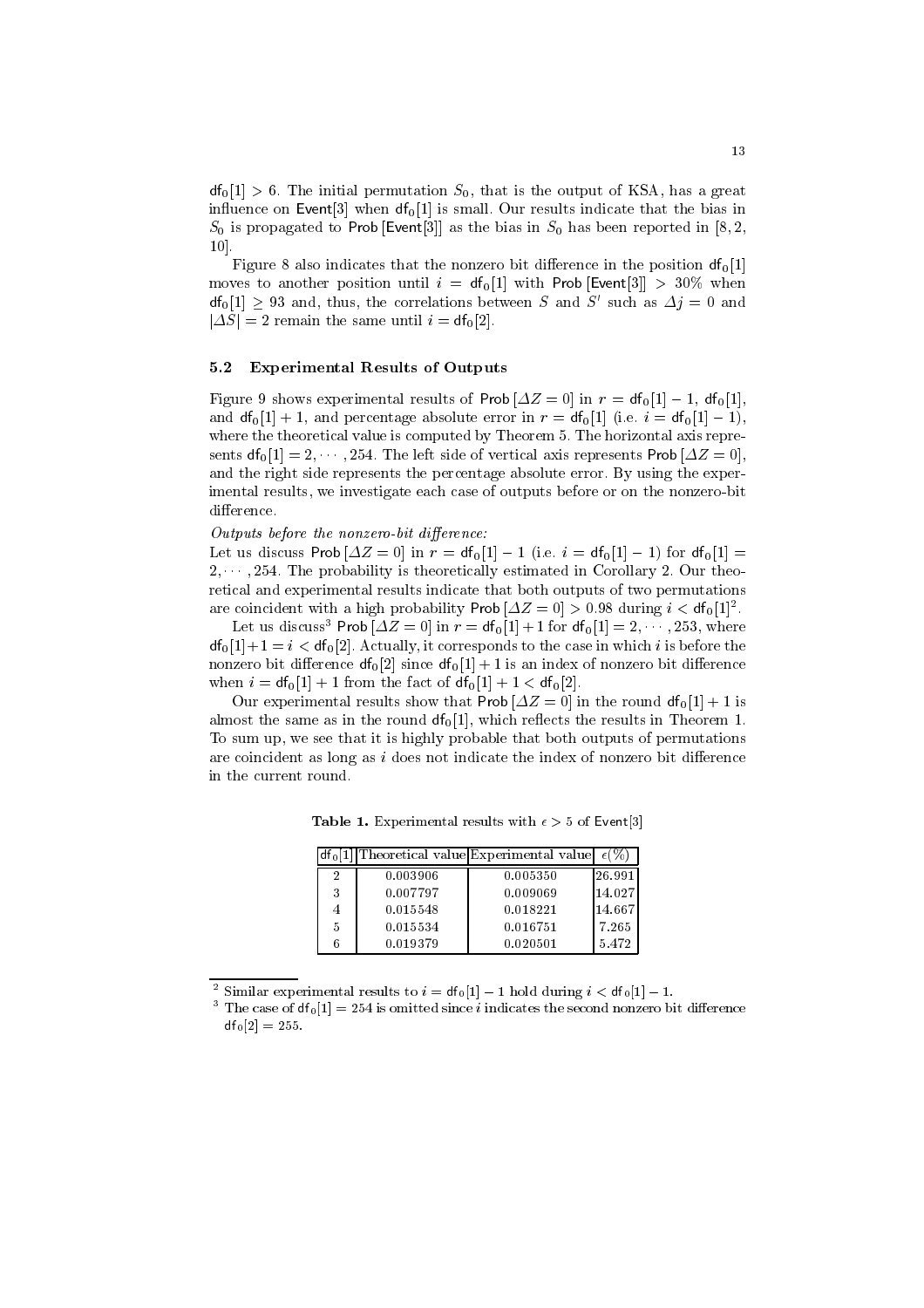

 $\blacksquare$  . The comparison of the sense in and the set  $\blacksquare$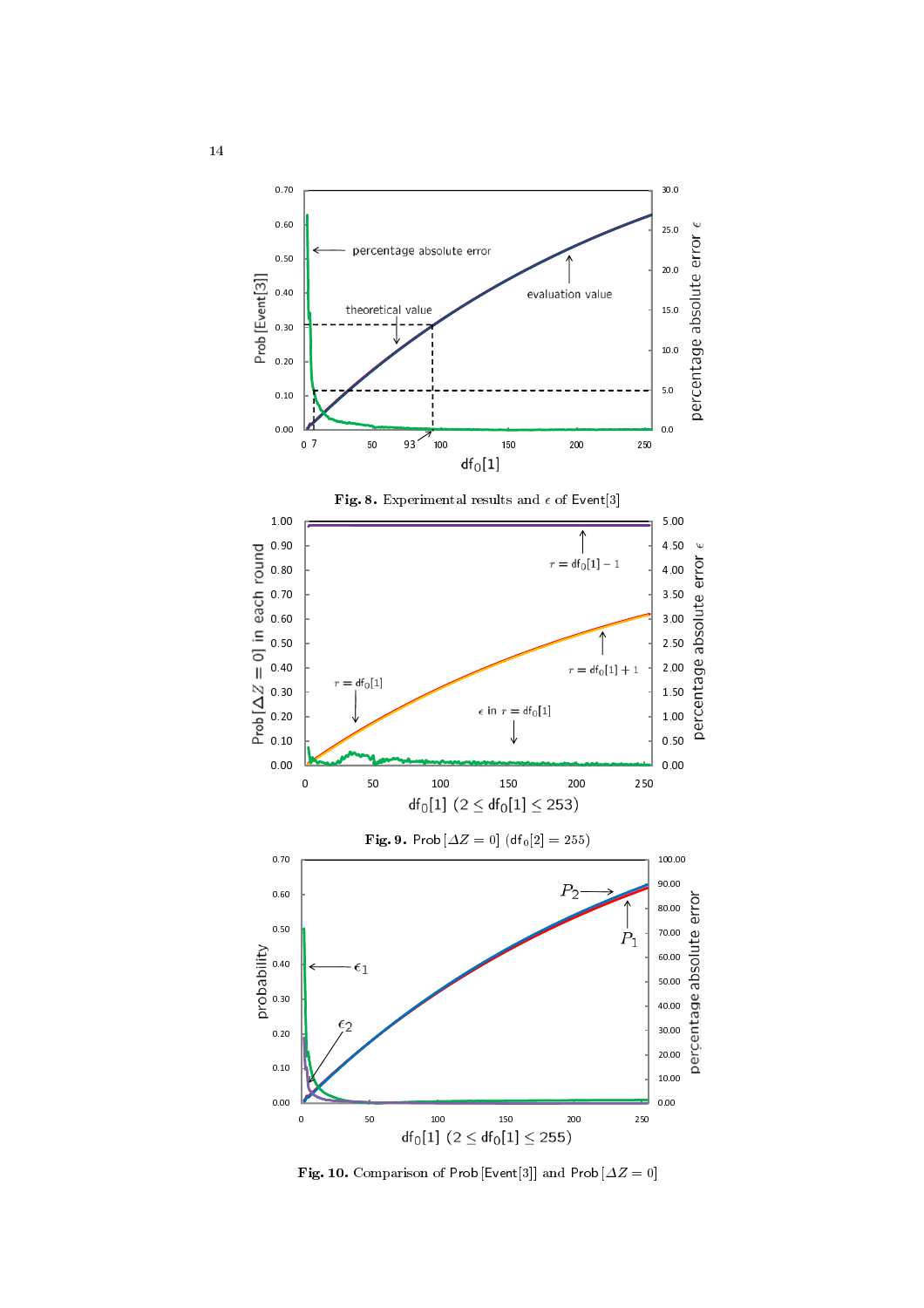Outputs before the nonzero-bit difference:

Let us discuss Prob  $[\Delta Z = 0]$  in  $r = df_0[1]$ , where there exists originally<sup>4</sup> a nonzero-bit difference. Prob  $[\Delta Z = 0]$  is estimated theoretically in Theorem 5. From the fact that the percentage absolute error  $\epsilon < 1$  holds in  $2 < \forall df_0[1] < 254$ , we see that our theoretical formulae closely match the experimental results in any  $Diff_0$ .

Let us discuss the relation between two events of  $\Delta Z = 0$  and Event [3] in  $r = df_0[1]$ . Figures 8 and 9 show that  $df_0[1]$  satisfying Prob $[\Delta Z = 0] > 30\%$ is almost the same as  $df_0[1]$  satisfying Prob [Event[3]] > 30%. In fact,  $P_1$  = Prob  $[\Delta Z = 0]$  in the round df<sub>0</sub>[1] deeply affects  $P_2$  = Prob [Event[3]] as we have seen in Theorem 5. Figure 10 shows the comparison between  $P_1$  and  $P_2$  for  $2 \leq df_0[1] \leq 255$ , where two percentage absolute errors are listed,  $\epsilon_1 = \frac{|P_2 - P_1|}{P_2}$ <br>and  $\epsilon_2 = \frac{|P_2 - (theoretical)Prob[Event[3]]}{P_2}$  for experimental values  $P_1$  and  $P_2$ . The horizontal axis represents  $df_0[1] = 2, \dots, 254$ . Prob  $[\Delta Z = 0]$ , and the right side represents the percentage absolute error. Experimental results show that  $\epsilon_1 < 5$  (resp. 10) if  $df_0[1] > 15$  (resp.  $df_0[1] > 9$ ) and, thus, we see that the observable event  $\Delta Z = 0$  can indicate that the internal event Event<sup>[3]</sup> occurs with extremely high probability.

Figure 11 shows experimental results of Prob  $[\Delta Z = 0]$  in the round  $df_0[1] = 3$ in each case of  $4 \leq df_0[2] \leq 255$  (df<sub>0</sub>[1] = 3), and percentage absolute error. The horizontal axis represents  $df_0[2]$ . The left side of vertical axis represents **Prob**  $[\Delta Z = 0]$ , and the right side represents the percentage absolute error. The percentage absolute error  $\epsilon$  < 0.8 holds in 4 <  $\forall df_0[2]$  < 255. We see that our theoretical formulae closely match the experimental results independent of another nonzero-bit difference  $df_0[2]$ .

#### Experimental Results of biases in  $S_0[1]$  and  $S_0[2]$  $5.3$

Let us discuss Event[3] when  $df_0[1] = 3$  in detail, where the error  $\epsilon > 10$  (Table 1). Theorem 3 says that both  $S_0[1]$  and  $S_0[2]$  determine Event[3], that is, Event[3]  $\iff$   $[S_0[1] = 3] \setminus [S_0[1] \neq 2, 3 \wedge S_0[1] + S_0[2] = 3]$ . Here we investigate the bias in  $S_0[1]$  and  $S_0[2]$  from the point of view of Event[3].

Figure 12 shows experimental results concerning the occurrence of  $S_0[1]$  with  $0 \leq S_0[1] \leq 255$ , and the percentage absolute error, where the theoretical value (a random association) of occurrence of each  $S_0[1]$  is  $\frac{1}{N} = 3.906 \times 10^{-3}$ . Figure 13 shows experimental results concerning the occurrence of  $S_0[2]$  when  $S_0[1] = 3$ , and the percentage absolute error, where the theoretical value (a random association) of occurrence of each  $(S_0[1] = 3, S_0[2])$  is  $\frac{1}{N(N-1)} = 1.532 \times 10^{-5}$ . The horizontal axis represents  $S_0[1]$  or  $S_0[2]$ . The left side of vertical axis represents each probability, and the right side represents each percentage absolute error.

These experimental results indicate a non-uniform distribution of  $S_0[1]$  and  $S_0[2]$  when  $S_0[1] = 3$ . Tables 2 and 3 show some cases that indicate a non-uniform

<sup>&</sup>lt;sup>4</sup> If Event[3] has occurred in the round  $r < df_0[1]$ , then  $df_0[1]$  is not an index of nonzero bit difference.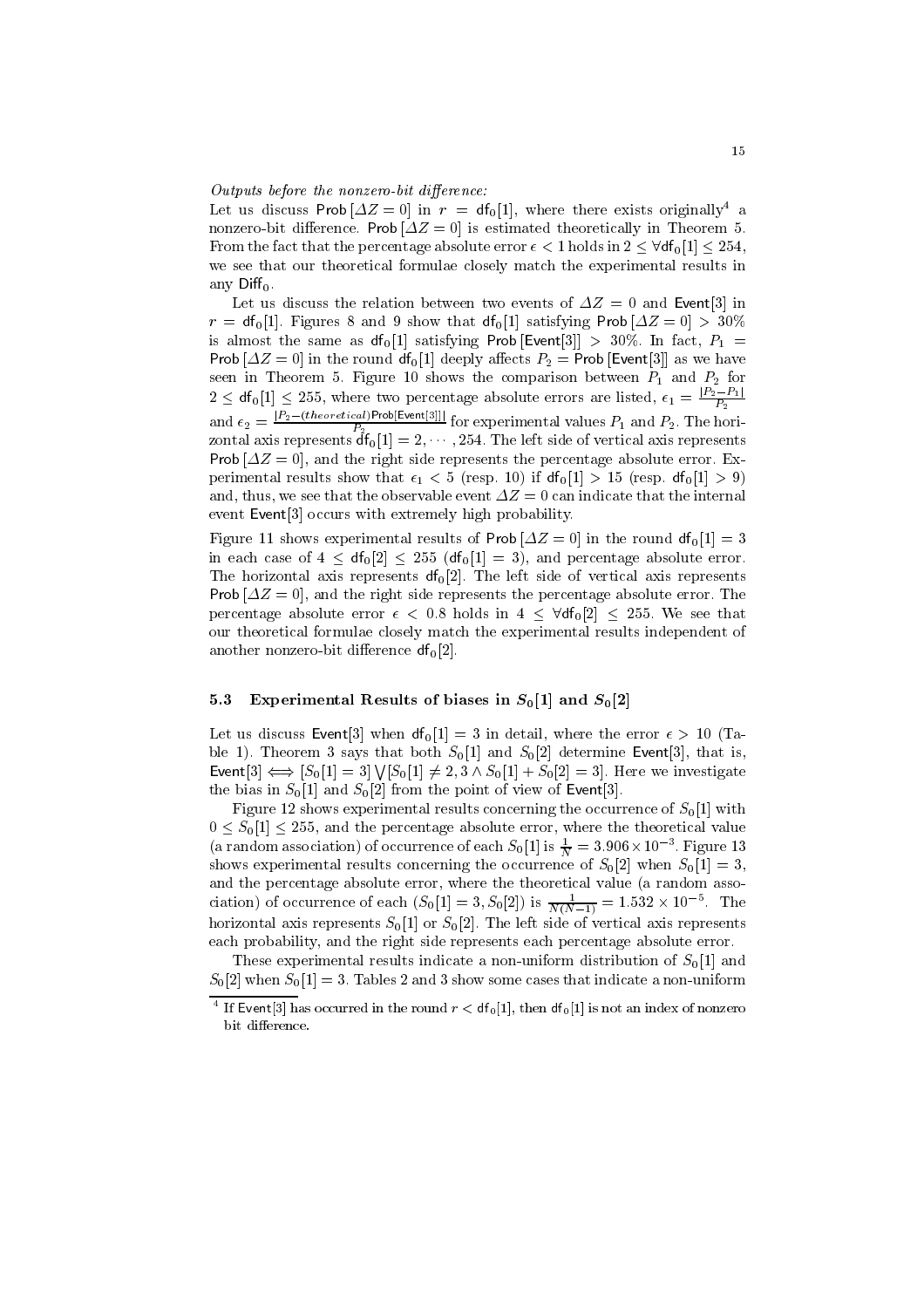Prob  $|S_0|1| = 3$  = 5.303  $\times$  10  $^{-}$  > 3.900  $\times$  10  $^{-}$ ,  $\text{Prob}\left[S_0[1] = 3 \wedge S_0[2] = x\right] > 2.0 \times 10^{-5} > 1.532 \times 10^{-5} \text{ for } \forall x \leq 135,$  $\text{Prob}\left[S_{0}[1]=3\land 0\leq S_{0}[2]\leq 128\right]=3.05299\times 10^{-5}>1.9531\times 10^{-5}.$ 

 $\mathbf{1}$  . The contract of the contract of the contract of the contract of the contract of the contract of the contract of the contract of the contract of the contract of the contract of the contract of the contract of th

|  |  | <b>Table 2.</b> Probability of occurrence $S_0[1]$ |  |
|--|--|----------------------------------------------------|--|
|--|--|----------------------------------------------------|--|

| $S_0[1]$ | Probability of occurrence $S_0[1]$                                                 |
|----------|------------------------------------------------------------------------------------|
|          | $0 - 9$ 0.0039 0.0039 0.0054 0.0053 0.0053 0.0053 0.0053 0.0052 0.0052 0.0052      |
|          | $10 - 1900.00520.00520.00520.00520.00520.00510.00510.00510.00510.0051$             |
|          | $20 - 29$ 0.0051 0.0050 0.0050 0.0050 0.0050 0.0050 0.0050 0.0049 0.0050 0.0049    |
|          | $30 - 39$ $ 0.0049 0.0047 0.0049 0.0049 0.0048 0.0049 0.0048 0.0048 0.0048 0.0048$ |
|          | <b>Table 3.</b> Probability of occurrence $S_0[2]$ in $S_0[1] = 3$                 |

| $S_0[2]$     | Probability of occurrence $S_0[2]$ in $S_0[1] = 3$                                 |
|--------------|------------------------------------------------------------------------------------|
| $0 - 6$      | $\parallel 0.0000211 \, 0.0000227 \, 0.0000207$ - 0.0000286 0.0000280 0.0000281    |
| $7 - 13$     | $\frac{1}{10.0000280}$ 0.0000278 0.0000286 0.0000277 0.0000278 0.0000270 0.0000274 |
| $14 - 20$    | $10.0000273 0.0000270 0.0000271 0.0000270 0.0000270 0.0000269 0.00002691$          |
|              | 108 - 114 0.0000216 0.0000213 0.0000213 0.0000206 0.0000216 0.0000207 0.0000219    |
| $1115 - 121$ | $10.0000212$ 0.0000216 0.0000204 0.0000207 0.0000210 0.0000202 0.0000218           |
|              | $[0.0000210, 0.0000211, 0.0000206, 0.0000206, 0.0000205, 0.0000208, 0.0000206,$    |

## %

= - - -  ! B - - ! - - " # - two permutations S and S' with  $\text{Diff}_0 = \{df_0[1], df_0[2]\}\$  in the initial round are  $\blacksquare$ 

 $\perp$  nen, by observing both outputs  $\angle$  and  $\angle$  of  $\Gamma \text{N}$ , we can recognize the  $\mathbb{R}^3$  . The state of the state of the state of the state of the state of the state of the state of the state of the state of the state of the state of the state of the state of the state of the state of the state of are not equal. This is investigated in Section 5.2. Therefore, if neither  $df_0[1]$  nor  $\mathsf{df}_0[2]$  are known, the first nonzero-bit difference is predictable.

Consider the case of  $df_0[1] = 2$ . By checking whether  $\Delta Z = 0$  in the 2nd 
  B - %&) # 7" %&) 3 curred, then  $S_0[1] = 2$  holds from Theorem 3. The experimental result shows Prob [Event]3 |  $df_0[1] = 2$ ] = 0.005350 (see Table 1). However, if we try to predict  $S_0[1]$  from a random association, then the probability is  $1/256 = 0.003906$ . 1 herefore, one can guess  $S_0[1]$  with an additional advantage of  $\frac{3.0003906}{0.003906}$  x  $100 = 36.9 %$ 

 - " %) <sup>4</sup> &# <sup>I</sup>  - 4 5  - & 
  B - %&) 
# \*- predict both  $S_0[1]$  and  $S_0[2]$ . If Event[3] has occurred, then  $|S_0[1] = 3 \vee |S_0[1] \neq$ 

16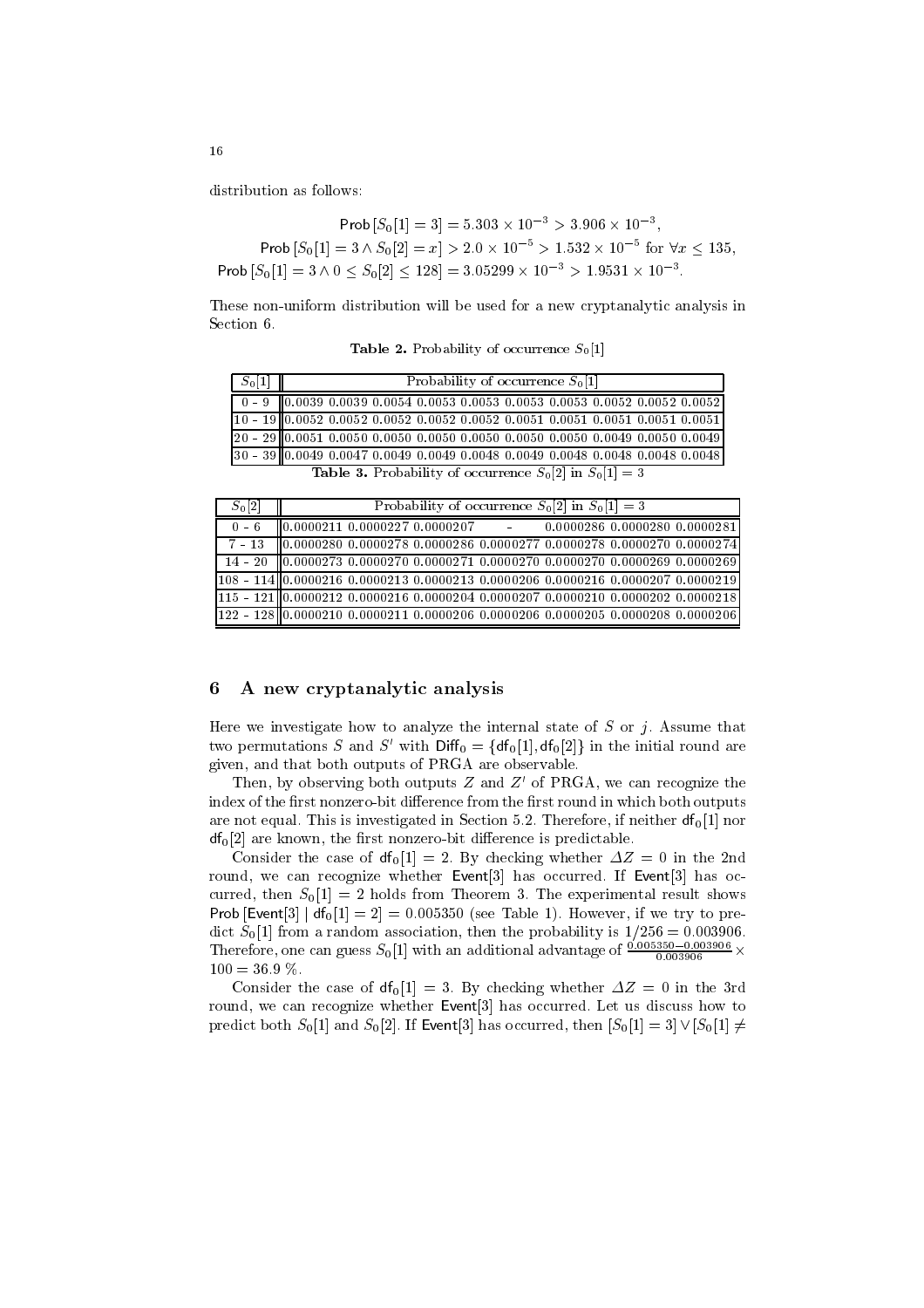

  @ ;3< " ;< : 8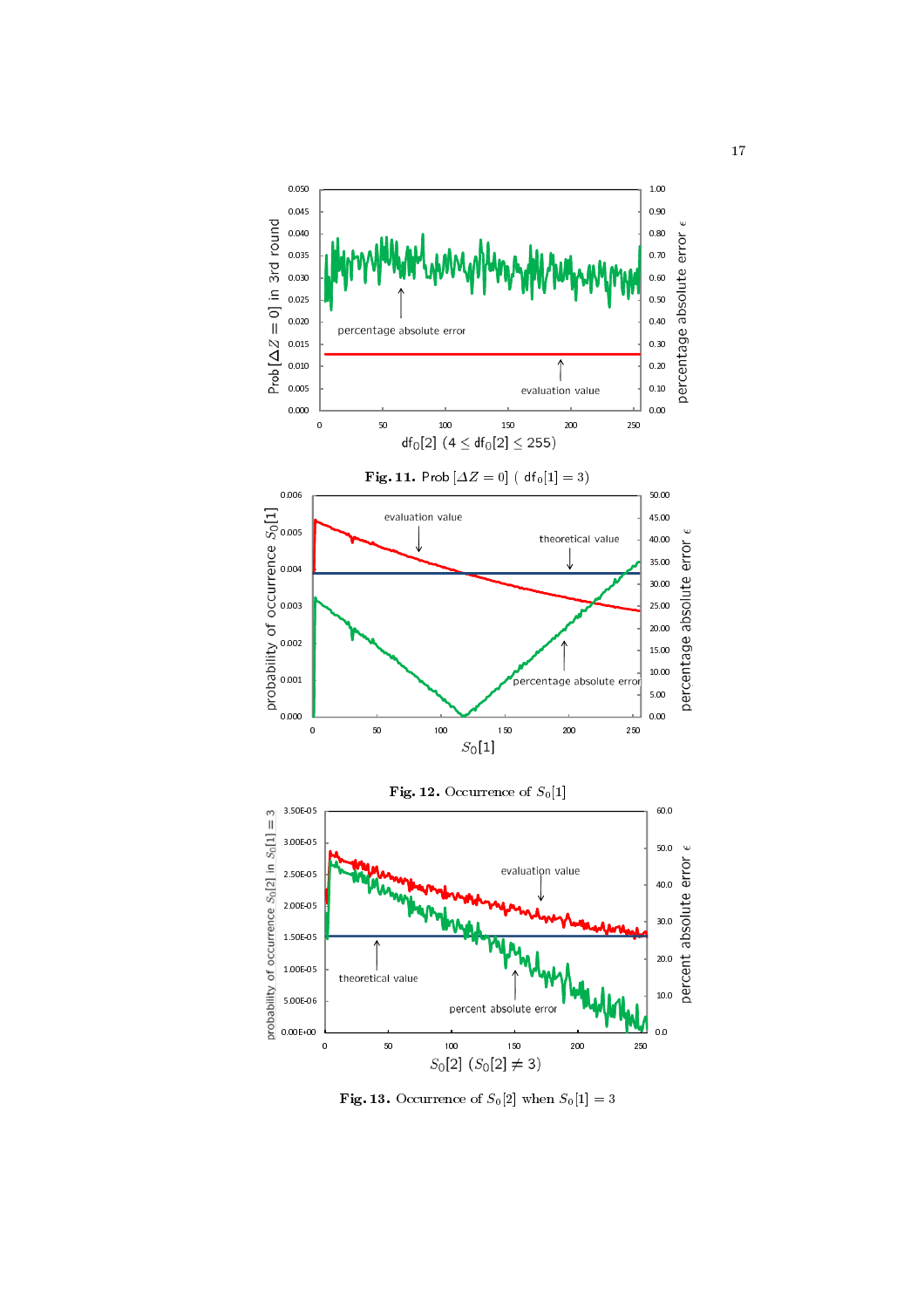$2, 3 \wedge S_0[1] + S_0[2] = 3$  holds, from Theorem 3. In the case of  $S_0[1] = 3$ , the experimental results show that Prob [Event[3] |  $df_0[1] = 3$ ] = 0.009069 (see Table 1) and Prob  $[S_0[1] = 3] = 0.0053$  (see Table 2). On the other hand, we predict  $S_0[2]$  with the probability 1/255. Therefore, we can predict  $(S_0[1], S_0[2])$ with the probability  $0.0053 \times 1/255 = 2.078431 \times 10^{-5}$ . In the case of  $[S_0[1] \neq 0.0053 \times 1/255 = 2.078431 \times 10^{-5}$ .  $2, 3 \wedge S_0[1]+S_0[2]=3$ , if  $S_0[1]$  is predicted, then  $S_0[2]$  can be predicted promptly. We find that Prob [Event[3]  $\wedge$   $[S_0[1] \neq 2,3] \wedge [S_0[1] + S_0[2] = 3]$ ] = (0.009069 –  $(0.0053) \times 1/254 = 1.483858 \times 10^{-5}$ . Therefore, we can predict  $(S_0[1], S_0[2])$  with the probability  $1.483858 \times 10^{-5}$ . Taking both together, the probability to predict  $(S_0[1], S_0[2])$  is  $2.078431 \times 10^{-5} + 1.483858 \times 10^{-5} = 3.562289 \times 10^{-5}$ . On the other hand, if we try to predict  $(S_0[1], S_0[2])$  from a random association, then the probability is  $1/256 \times 1/255 = 1.531863 \times 10^{-5}$ . Therefore, one can guess  $(S_0[1], S_0[2])$  with an additional advantage of  $\frac{3.562289 - 1.531863}{1.531863} \times 100 = 132.54$  $\%$ .

#### $\overline{7}$ Conclusion

In this paper, we have investigated, for the first time, correlations between two permutations,  $S$  and  $S'$ , with some differences in the initial round. We have shown that correlations between two permutations  $S$  and  $S'$  remain before "i" is in the position where the nonzero-bit difference exists in the initial round, and that the correlations remain with non negligible probability even after "i" passed by the position. All theoretical results have been confirmed experimentally.

Our results imply that the same correlations between two permutations will be observed with non negligible probability after the 255-th round. This reveals a new inherent weakness of shuffle-exchange-type PRGA. We have also investigated how to predict inner states such as  $S$  and j and shown that we can guess inner states with an additional advantage.

## References

- 1. L. R. Knudsen, W. Meier, B. Preneel, V. Rijmen and S. Verdoolaege, "Analysis methods for (alleged) RC4", Proceedings of ASIACRYPT 1998, LNCS 3494(1998), Springer-Verlag, 327-341.
- 2. I. Mantin, "Analysis of the stream cipher RC4", Master's Thesis, The Weizmann *Institute of Science*, Israel, 2001.
- 3. S. Paul and B. Preneel, "A New Weakness in the RC4 Keystream Generator and an Approach to Improve the Security of the Cipher", Proceedings of FSE2004, LNCS  $3017(2004)$ , Springer-Verlag, 245-259.
- 4. I. Mantin and A. Shamir, "A practical attack on broadcast RC4", Proceedings of FSE 2001, LNCS 2355(2002), Springer-Verlag, 87-104.
- 5. S. Mister and S. E. Tavares, "Cryptanalysis of RC4-like Ciphers", Proceedings of  $SAC$  1998, LNCS 1556(1998), Springer-Verlag, 131-143.
- 6. M. Matsui, "Key Collisions of the RC4 Stream Cipher" Proceedings of FSE 2009, LNCS  $\mathbf{XXX}(2009)$ , Springer-Verlag, to appear.